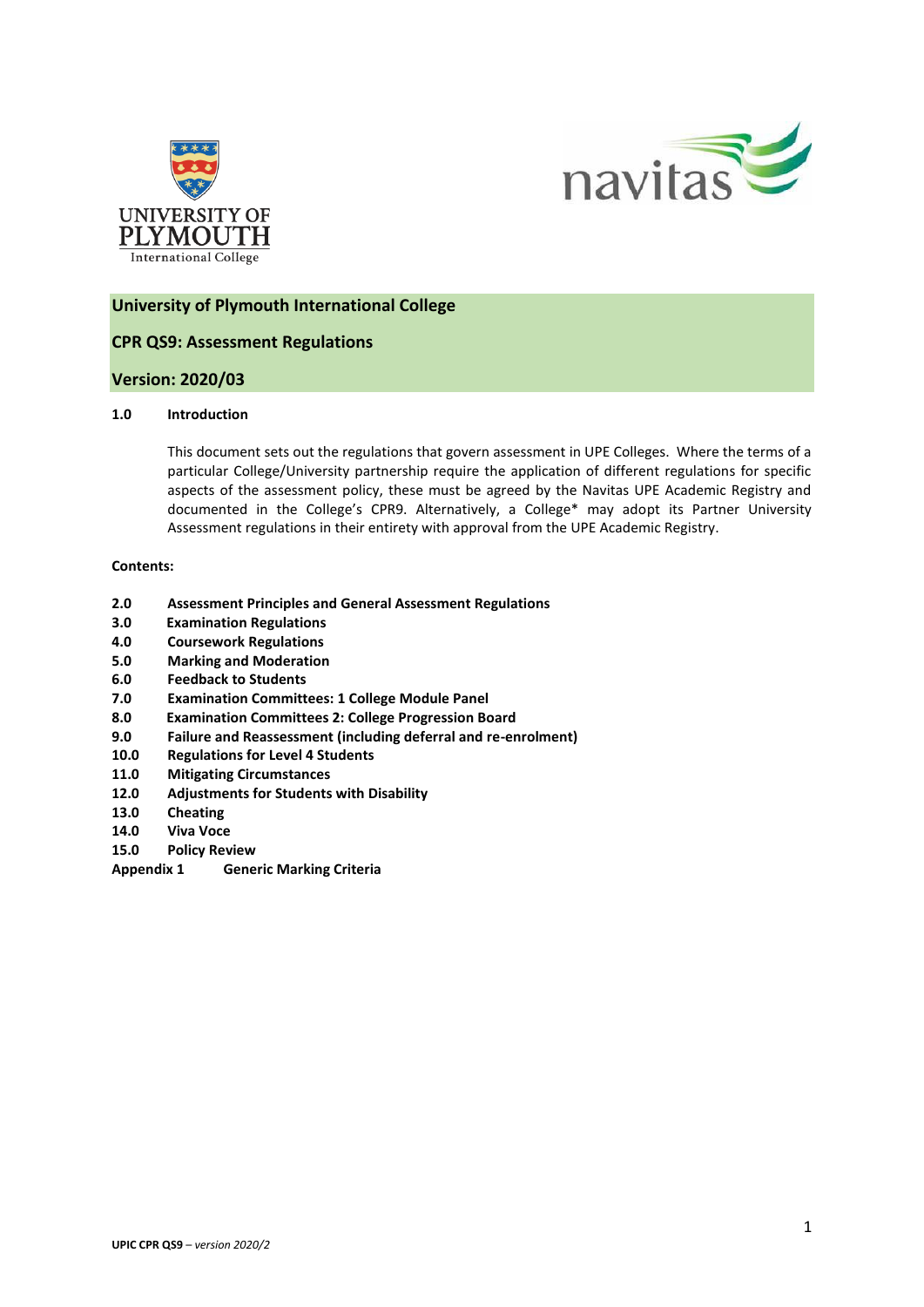### **2.0 Assessment Principles and General Assessment Regulations**

- 2.1 The purpose of assessment is to enable students to demonstrate that they have met the Learning Outcomes (LOs) of a given module and/or programme and to provide the evidence of achievement that is used to determine whether prescribed progression or completion criteria of a stage of study have been met. To achieve this purpose, Navitas UPE supports and promotes the following principles for assessment in each of its colleges:
	- a) Effective assessment techniques enhance learning and should be fully integrated within the curriculum at each stage, not a separate activity that takes place in isolation.
	- b) Assessment contributes positively to learning development and growth and measures the learning gain that takes place throughout the student journey
	- c) Assessment is a joint responsibility and must involve a continuous dialogue between tutor and student.
	- d) Successful graduates of Navitas programmes are those who are able aim to develop the skills to self-assess and assess the work of peers.
	- e) The development of assessment literacy amongst students is a core component of the Navitas curriculum.
	- f) Assessment processes will be robust and all appropriate College staff and invigilators will be trained accordingly.
	- g) Assessment processes will be equitable with all students being assessed fairly and on their own individual merit and ability.
	- h) The management of assessment will be just, with associated clearly documented procedures; and
	- i) The policy and procedures of assessment will be subject to monitoring by the Academic Registry
- 2.1.1 To achieve this Navitas will ensure that:
	- a) Assessment processes are fair, reliable, constant and equitable with all students being assessed fairly and on their own individual merit and ability
	- b) Assessment processes are robust and all appropriate College staff and invigilators will be trained accordingly
	- c) Feedback is supportive, constructive and timely (within ten days of submission) and presented to students in accessible language and using electronic formats where possible
	- d) The balance of assessment tasks and types on modules and programmes will address the target needs of students in the next stage of their academic study, as well as their current needs
	- e) Programmes and modules include assessment activities that involve students in their design.
- 2.1.2 Students are expected to:
	- a) Familiarise themselves with the Navitas and partner University regulations, particularly in relation to academic conduct and submission deadlines.
	- b) Engage fully and enthusiastically with the feedback process.
	- c) Provide thoughtful feedback individually or via the student representative system on the assessment process at appropriate stages.
- 2.2 Colleges operate a two-tier system of formal procedures to agree assessment outcomes as follows:
	- a) College Module Panel confirms marks at module level for all students in a stage of study (see section 7).
	- b) College Progression Board makes decisions with regard to the progression of students to the next stage of study (see section 8).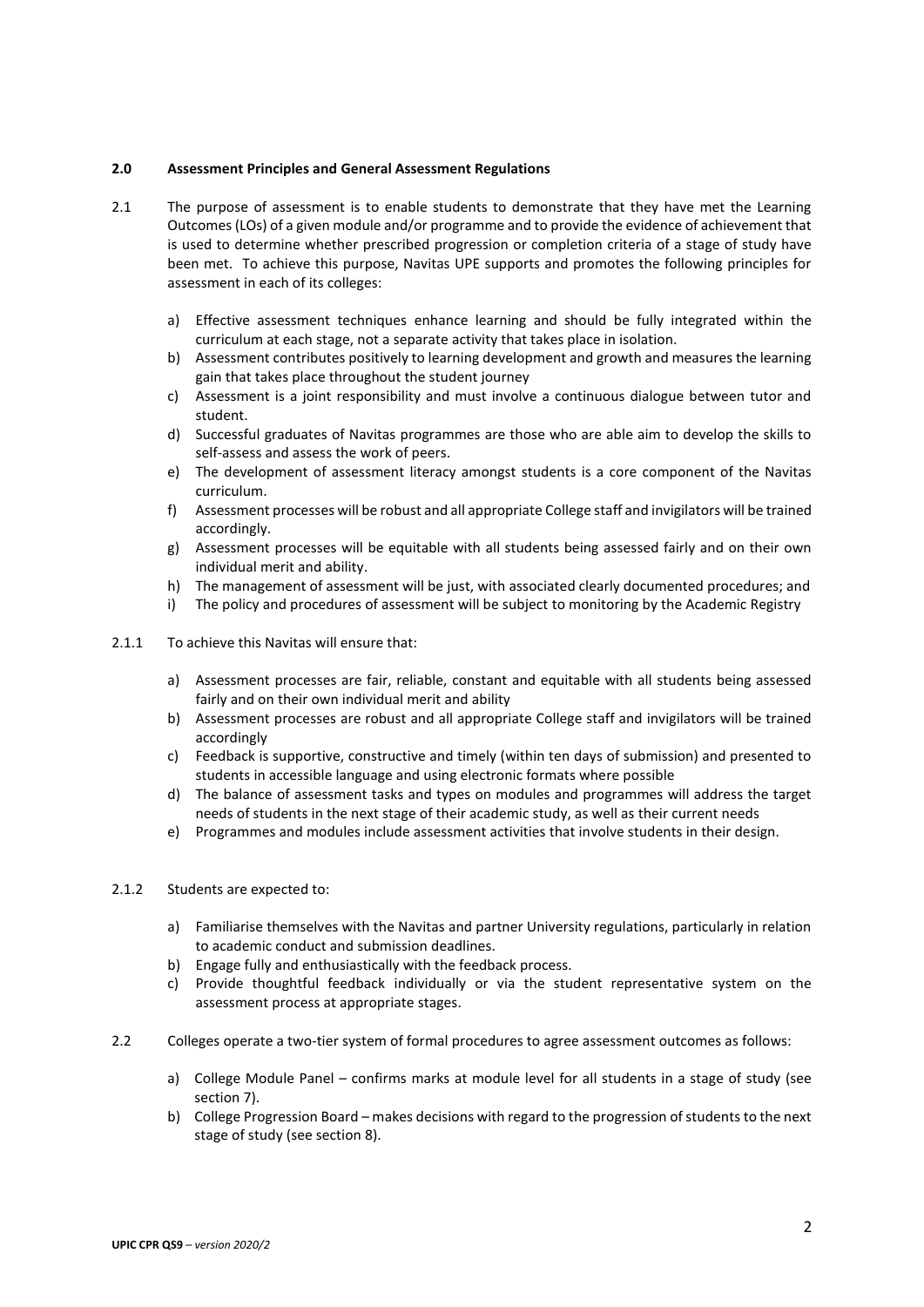- 2.3 At the start of a module students must be provided with assessment regulations and details of assessment that applies to their programme of study and modules that constitute the programme. The information that is supplied should specify:
	- a) The details of each assessment element, its weighting and how it is assessed
	- b) The grading criteria for each assessment
	- c) Submission dates for assessed coursework and dates of any scheduled examinations
	- d) Which elements and how many elements must be passed
	- e) Whether there are any assessment elements that may in no circumstances be the subject of compensation for failure
	- f) The measures that in place to enable students to make good an initial failure
	- g) Timeframes for feedback and the dates of final results release

#### 2.4 College Responsibilities

It is the responsibility of College Learning and Teaching Boards (CLTBs) to ensure that:

- a) Students are assessed fairly;
- b) The regulations concerning scheduled examinations are published in a timely manner and are consistent with Navitas UPE Academic Registry requirements;
- c) Proper invigilation arrangements are made for scheduled examinations;
- d) Results of student assessments are published;
- e) Marks and grades are issued as scheduled and as requested to individual students;
- f) All reports of allegations concerning assessment malpractice are sent to Navitas UPE Academic Registry for further instruction and/or investigation;
- g) Student appeals are considered within policy guidelines, and;
- h) It is satisfied that all assessment and its associated quality control processes are carried out appropriately and consistently within the agreed policy guidelines.
- 2.5 Student Responsibilities

It is the responsibility of each student to ensure that he/she:

- a) Undertakes the learning activities specified for each module in which he/she is enrolled;
- b) Attends examinations and submits work for assessment as required note that where a student fails to attend an examination and/or to submit work for assessment, without mitigating circumstances, the College Module Panel will determine that the student has failed the assessment concerned;
- c) Notifies the College of any changes to his/her contact details;
- d) Notifies the College at the point of application or when there has been a change in circumstances affecting learning and assessment of an enrolled student (evidence must be provided and professionally supported), of any required reasonable adjustment in the provision of assessment of a module to be or being undertaken;
- e) Provides, in a timely manner (within seven calendar days), evidence and/or supporting documentation with regard to personal circumstances that may have affected performance and which may be presented to the Mitigation Circumstances Panel as grounds for mitigating circumstances (see section 10).
- f) Undertakes assessments honestly and in a manner that does not attempt to gain unfair advantage
- g) Follows all policy guidelines and associated procedures set out in the Student Handbook and/or NPR 10b relating to Academic Appeals, grievance, deferral, withdrawal, suspension and exclusion from studies.

### **Conduct – Examinations**

3.1 An examination is defined as any assessment undertaken over a controlled timeframe in a set location and where the candidate follows a specified rubric of instruction. Examination for academic purposes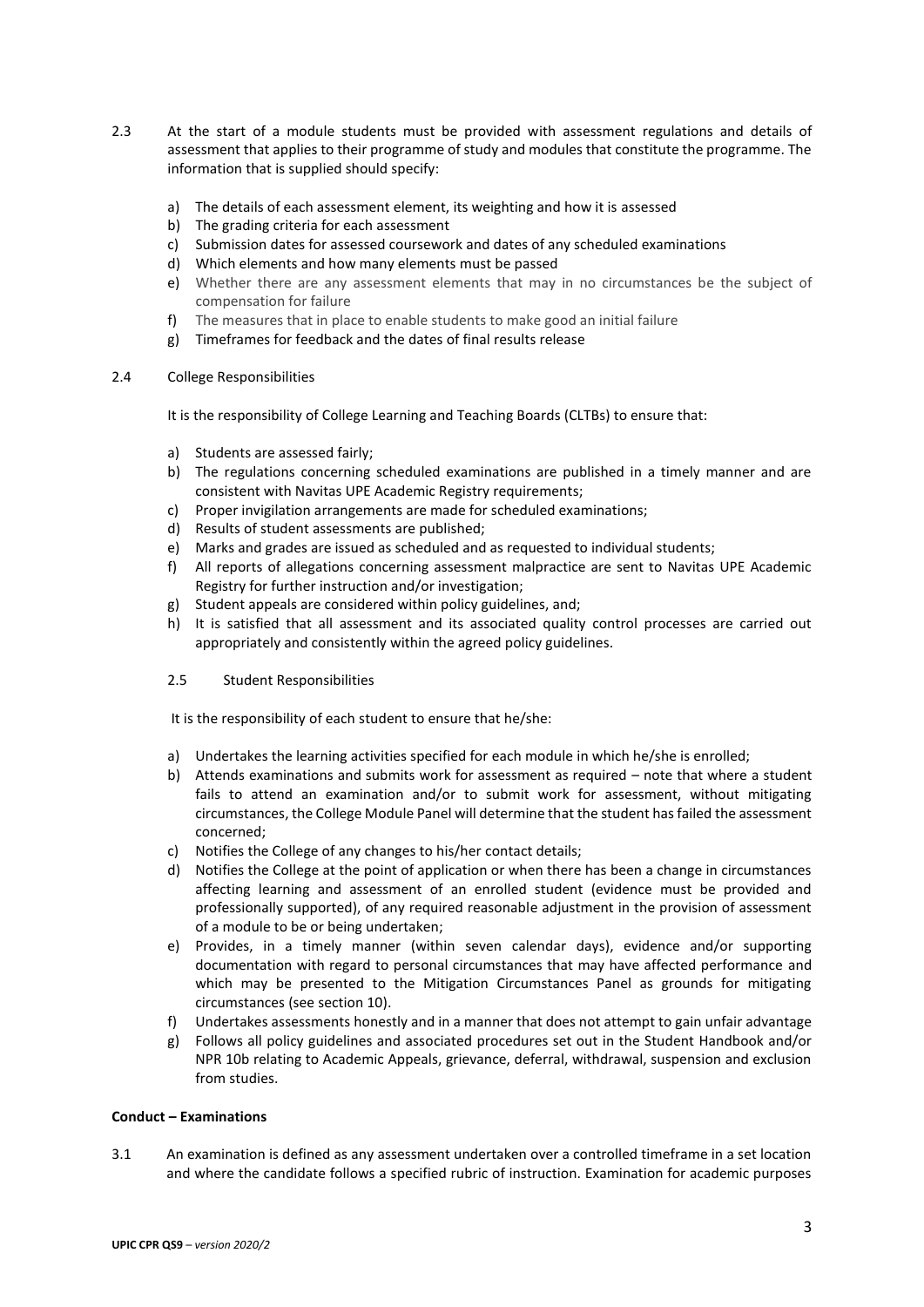may include the following styles – closed book, open book, in-class test. They may take place midsemester (in-class tests), or at the end of a semester. Presentations and laboratory reports are not referred to as examinations. Where normal examination styles do not apply, enrolled students must be notified at least five working days prior to the commencement of the examination.

- 3.2 Candidates must observe all instructions given by an invigilator.
- 3.3 A candidate alleged to have committed any examination offence will be subject to the disciplinary procedures of the CLTB (See CPR QS11).
- 3.4 Candidate conduct
- 3.4.1 Each candidate must have his/her Student ID card on show at all times from signing in to undertaking an examination. Where a candidate is unable to satisfy an invigilator of his/her identity, then the candidate will be excluded from the examination and asked to report to the College with immediate effect.
- 3.4.2 A candidate must be registered on the formal 'sign-in sheet' prior to the commencement of an examination to be eligible for entry to and sitting an examination. Sign-in sheets must be provided by the CLTB to the invigilators with any amendments at least one hour prior to an examination commencing.
- 3.4.3 Candidates may be admitted to the examination room no more than 15 minutes prior to the commencement of the scheduled examination. Where reasonable adjustments in timed assessments have been approved by the CLTB, then the CLTB may agree that admittance of the candidate in question may be made prior to the scheduled commencement to allow of usage of additional time.
- 3.4.4 A candidate may not enter an examination later than 30 minutes after the scheduled commencement.
- 3.4.5 A candidate wishing to attract the attention of an invigilator must remain seated in silence and raise his/her hand.
- 3.4.6 A candidate may leave an examination room for illness or other acceptable reason only after 30 minutes has passed from the commencement of the examination. Permission to leave the room must be granted by an invigilator. Where a candidate leaves without permission, he/she will be deemed to have withdrawn from the examination and will not be permitted to re-enter the examination room.
- 3.4.7 A candidate may not leave an examination room within the last 30 minutes of the scheduled time unless there are exceptional circumstances such as illness and with the permission of an invigilator.
- 3.4.8 A candidate wishing to leave the examination room prior to the last 30 minutes of the examination must attract the attention of an invigilator and exit the room with minimum disturbance to other candidates.
- 3.4.9 At the end of an examination, all examination papers, scripts and associated materials must be collected from all candidates by an invigilator prior to any candidate exiting the room. All candidates remaining in the examination room at the end of the scheduled period must remain seated in silence until this process is concluded. No pages or part of such items may be removed by a candidate from the room.
- 3.4.10 All candidates must collect their personal items, including any litter, as requested by an invigilator, on exit from an examination room.
- 3.4.11 A candidate arriving late to an examination will be required to finish at the scheduled time and as directed to do so by the invigilator.
- 3.4.12 Where a candidate is taken ill during an examination, an invigilator should be notified. The invigilator will then draw a *line underneath* the latest record of assessment (where the candidate has got to in answering an examination paper). Along the line the invigilator will state the time at which the illness occurred, date, state their name in full and sign. The candidate may then be granted permission to leave the room temporarily.
- 3.4.13 Where a candidate has been granted permission to leave an examination temporarily, either an invigilator or a member of College staff must accompany the candidate.
- 3.4.14 A candidate may not commence writing (or typing) until directed to do so by an invigilator.
- 3.4.15 A candidate may not continue writing (or typing) or working after directed to stop by an invigilator.
- 3.4.16 All candidates must complete the examination in silence and remain seated until given permission to leave.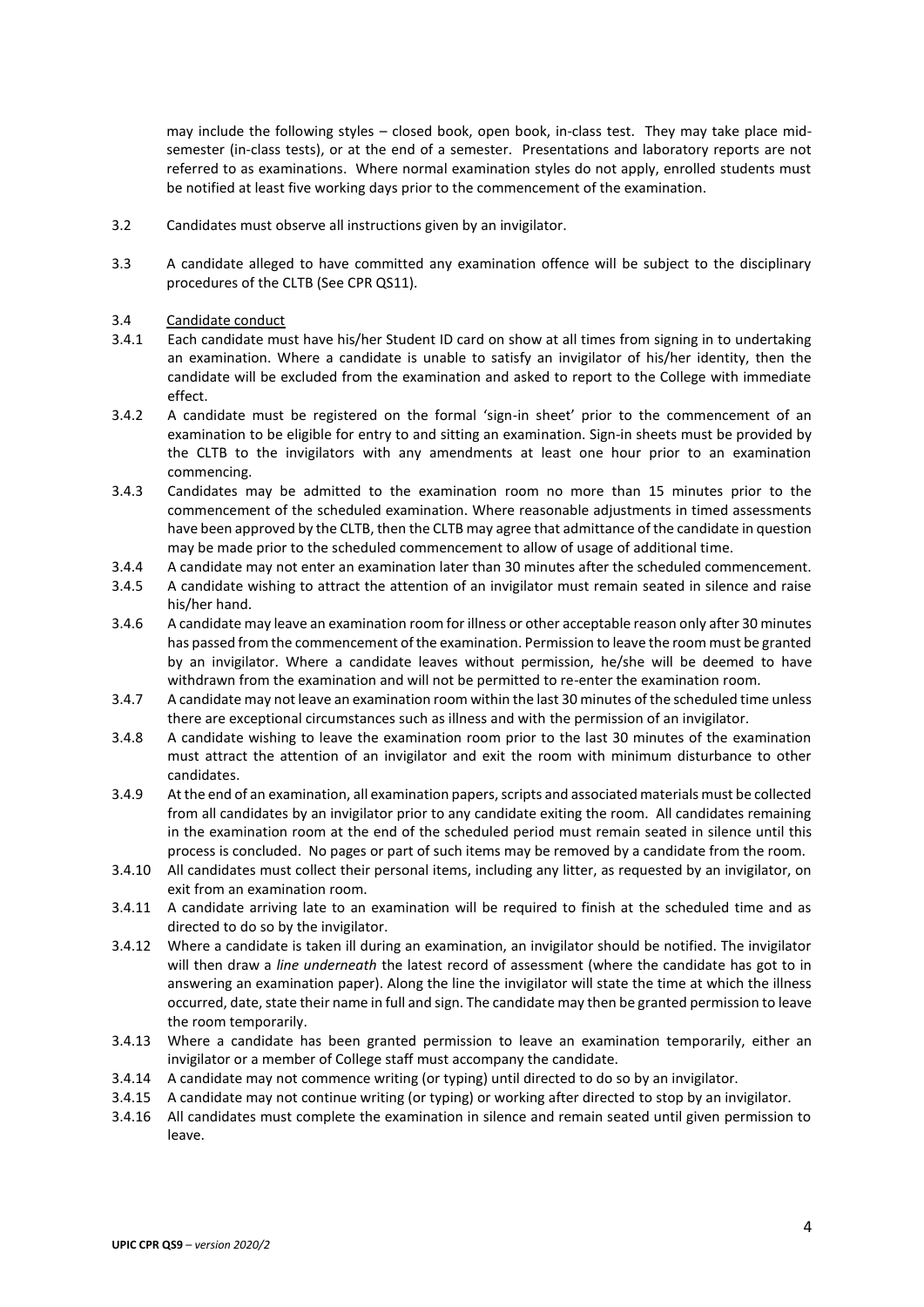- 3.4.17 All scripts and associated workings (inclusive of rough work) must be written in the booklets or on the relevant associated materials provided. All booklets and associated materials must be clearly marked by the candidate with their name and Student ID number (Navigate) and date.
- 3.4.18 Where approved calculators are allowed in an examination, the type is specified on Student Portal five working days prior to the examination and also on the examination paper. A candidate who does not comply with the stated type of calculator is deemed to have committed an assessment offence, see section 13.
- 3.4.19 The use of translation dictionaries, in any form, is prohibited in all examinations.
- 3.4.20 Invigilators have the right to inspect any and all materials and items in the examination room or in a candidate's possession at any time during the examination.
- 3.4.21 A candidate must remain in silence throughout the examination with the exception of requesting an answer booklet/associated materials or where there is a need to exit the examination room – all such requests must be made to an invigilator only. No communication with any other persons, bar an invigilator, may take place during an examination.
- 3.4.22 A candidate may not bring food or drink into the examination room.
- 3.4.23 No personal items bar permissible calculators and writing and/or drawing instruments may be taken into an examination room. Where personal bags are taken into an examination room they must be placed in part of the room away from the examination seating area and only as permitted by the invigilator. All such items are and remain the responsibility of the candidate regardless of where they are to be deposited for the duration of the examination.
- 3.4.24 A candidate in possession of a mobile phone or of other means of transmitting/receiving information in any form must ensure that the device is switched off for the duration of the examination and kept with their non-permissible personal items and away from the examination seating area as directed by the invigilator.
- 3.4.25 Except where stated (e.g. open book examinations), no candidate may bring into the examination room any form of written notes or like materials.
- 3.4.26 Where reasonable adjustment has been granted for computer aided assessment, the invigilator will inform the candidate of the software to be used and any limitations that apply. Only permitted software can be used.
- 3.4.27 Where another person takes the identity of a candidate in an examination, this is considered an examination offence.
- 3.4.28 Any form of cheating in examinations is considered malpractice and is treated as a serious examination offence.
- 3.5 Online Close Book Examination
- 3.5.1 Where appropriate Section 3.4 will remain in place, in particular 3.4.4 regarding late entry, 3.4.18 regarding approved calculators, 3.4.24 regarding mobile phones and other electronic devices, 3.4.27 regarding candidate identity and 3.4.28 regarding cheating
- 3.5.2 Online closed book examinations will be conducted via the Zoom video conferencing application. Candidates will be placed into individual breakout rooms to prevent un-necessary communication
- 3.5.3 Candidates must have their microphone and video switched on so that invigilators can check on unnecessary communication and whether candidates are breaching regulation 3.4.24, 3.2.25 and 3.4.28. Candidates who do not have their microphone and video on will be asked to do so. Non- compliance will be considered a breach of the academic regulations and candidates may have a sanction applied against their submission (see Section 13)
- 3.5.4 Only permissible calculators can be used, candidates found to be using other mobile devices in place of a calculator will be found to be in breach of regulation 3.4.24 and will be asked to switch off the device. Non-compliance of this regulation will see a sanction being put in place, up to and including a zero grade for the work (Section 13, these regulations)
- 3.5.5 Candidates will be given extra time in the exam to be able to upload work, particularly if there is a need to scan it first. The candidate must inform UPIC of any issues with uploading work at the earliest possible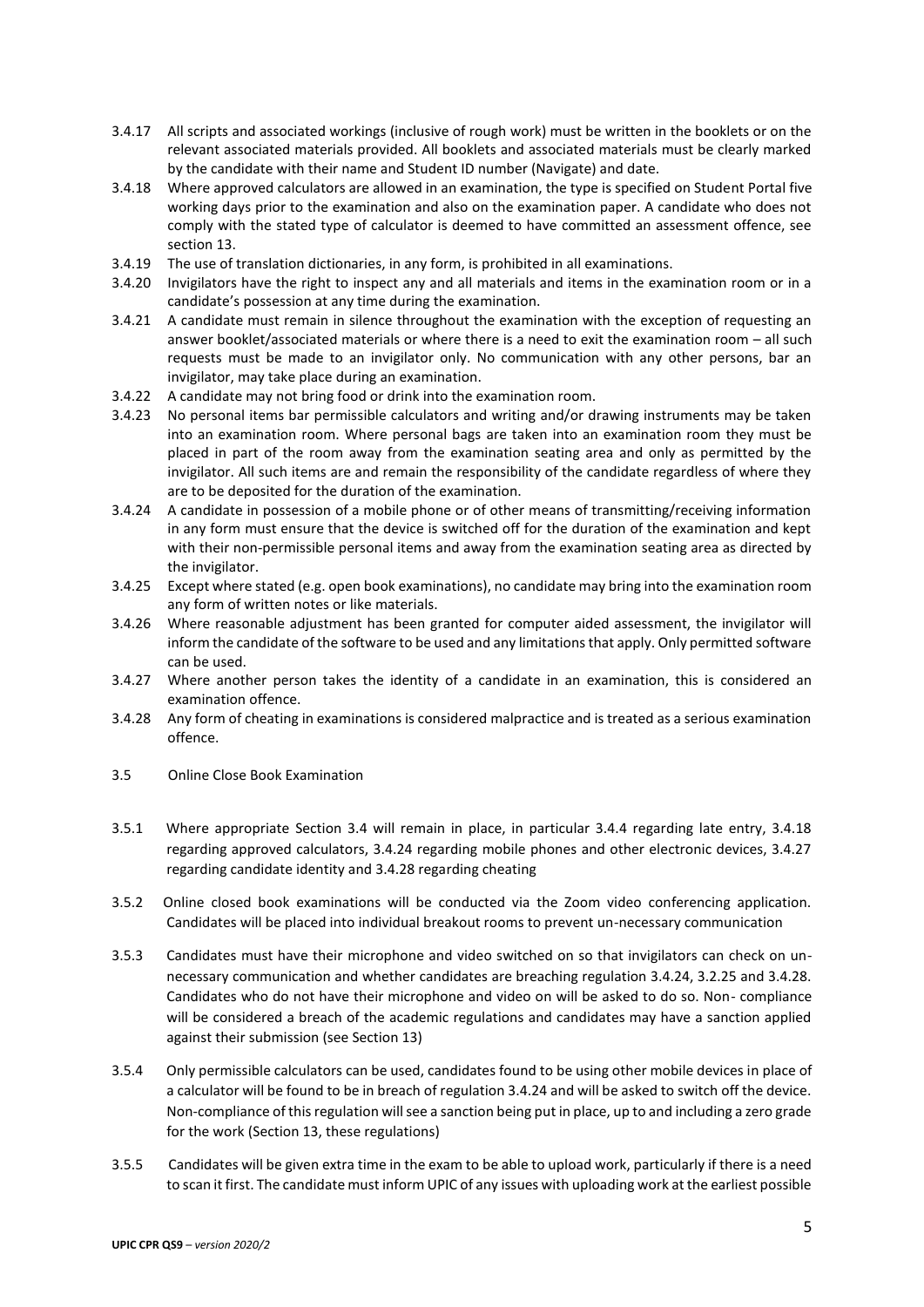opportunity. If the College is not informed of any technical issues and work is not submitted, then a zero grade will be applied. If Technical issues are apparent the College will allow students to email student support their work in a given, and limited, time frame

3.5.6 Students with disabilities who would usually be awarded extra time for examinations are encouraged to declare themselves not fit to sit and alternative coursework or a *Viva Voce* will be applied (in the case of Maths and Physics) at the same attempt. Students who sit the exam are declaring themselves fit to sit and this will override any already applied Mitigating Circumstances

### **4. Coursework Regulations**

All summative work (course work and examination) is subject to internal verification before being issued to students. A sub-committee of the CLTB will meet and approve all assessment elements (this may include academics/Link Tutors from the partner University). This process ensures that module assessments are aligned with module descriptor requirements and the assessment calendar. The assessment calendar is produced by the CLTB at the start of the teaching period and sets out the nature of the assessment, dates of issue and submission to help students plan their workload. All Level 4 and Pre=Masters assessment are to be approved through moderation by the Partner University.

- 4.1 Submission
- 4.1.1 The CLTB must ensure that submission of coursework is recorded and that receipts are provided to students. It must also ensure that coursework is held securely and that return of coursework to the relevant students is timely and secure.
- 4.1.2 Extensions to submission dates for coursework may be granted only by the Chair of the CLTB and only via the Mitigating Circumstances process. A student who is unable to meet a submission date must complete a Mitigating Circumstances Form, see section 9.4.
- 4.1.3 Scheduled submission dates may be subject to change by the instructor or CLTB and all students will be notified of such via Student Portal and email.
- 4.1.4 Coursework submitted on or before the scheduled submission date will be marked promptly and returned to the relevant students with the appropriate feedback from the instructor.
- 4.1.5 Coursework submitted no more than 24 Hours after the scheduled submission date will be marked and the mark, if a pass, will be capped at the module pass mark. Limited feedback may be given by the instructor on the work submitted.
- 4.1.6 Coursework submitted more than 24 Hours working days after the scheduled submission date will be marked but a mark of zero will be recorded against the student record. No feedback will be provided by the instructor.
- 4.1.7 Resubmission of coursework for assignments across modules or giving the same presentation in two (or more) modules, in whole or in part, is strictly forbidden and will be treated as an assessment offence as set out in Section 13.
- 4.1.8 Coursework which is found to breach the academic regulations regarding academic offences will receive an initial zero percent grade and be dealt with as set out in Section 13.5. Students who are allowed a resubmission must do so in the time frame set out by the CTLB or the Chair of the Investigation panel (College Director/Principal or Nominee).
- 4.1.9 Resubmitted coursework will be capped to the module pass mark and must be submitted in accordance with the rules set out in Section 4.1
- 4.1.10 Use of a paraphrasing software or translation services are also proscribed. Use of these services may be classified as an academic offence as set out in Section 13

## **4.2 Turnitin Submission**

- 4.2.1. All written coursework (including essays, reports, PowerPoint presentations and Posters) must be submitted online through the Colleges Moodle Virtual Learning Environment, no hardcopy submissions will be accepted, unless previously agreed with the module tutor
- 4.2.2 Tutors must ensure that all coursework has a corresponding Turnitin submission as set out in the Tutors Operational Handbook. Submission deadlines in Turnitin must match the Hardcopy submission given to students when setting the coursework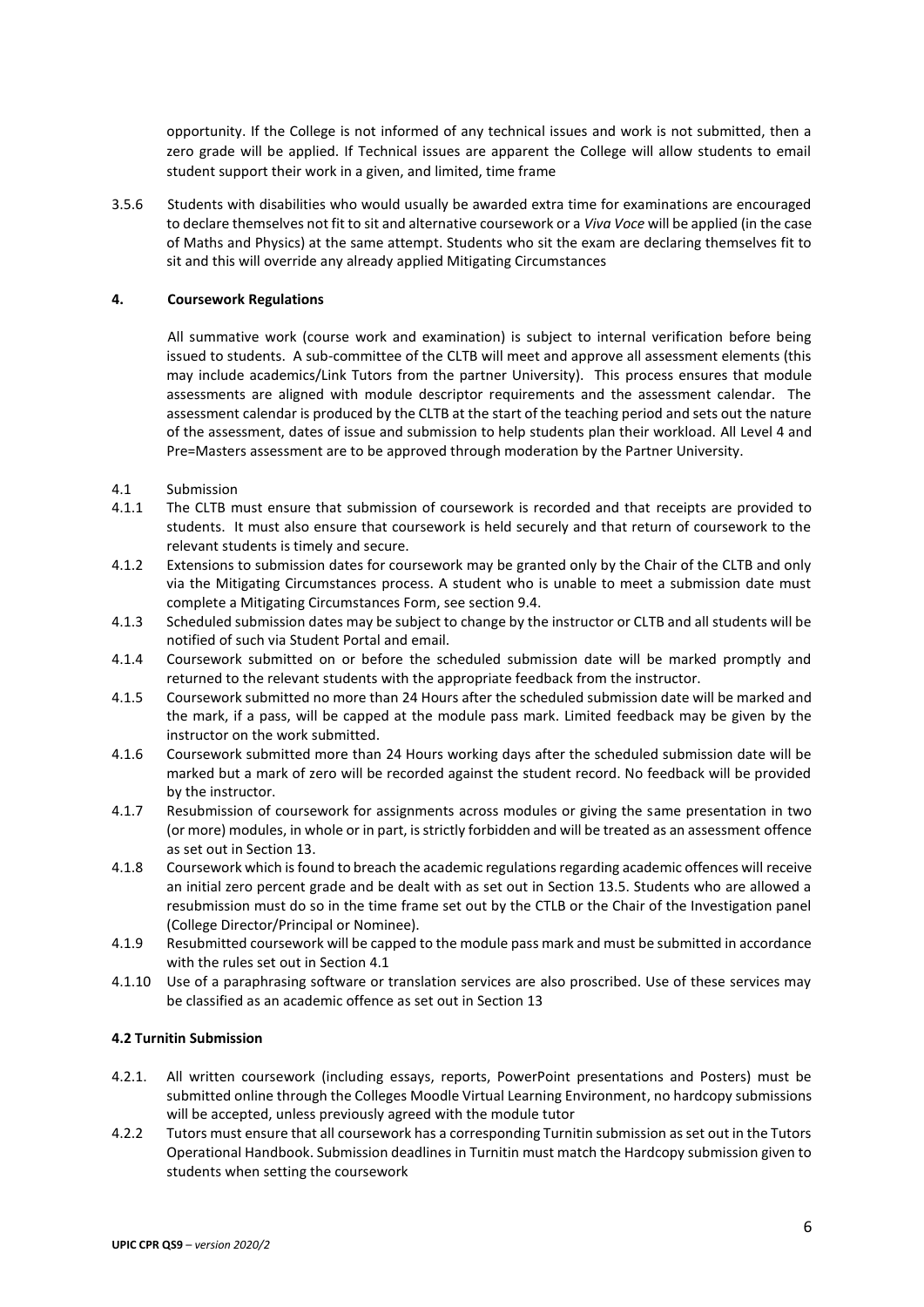4.2.3 Late submission to Turnitin will count as a late submission overall and students will be subject to the sanctions set out in sections 4.1.6 and 4.1.7, this is regardless of whether a Hardcopy was submitted on time

#### **5 Marking and Moderation**

### **5.1 Definitions**

5.1.2 Moderation is a process intended to ensure that an assessment outcome is fair, valid and reliable, that assessment criteria are being applied consistently and accurately and that there is a shared understanding amongst the marking team of the academic standards that students achieve.

Moderation may refer to the sampling and second marking of a representative number of pieces of assessed work across the marking range on a module; or it may involve second marking the work of all pieces of work (double marking).

5.1.3 Double-marking is the process in which a separate allocation of marks is given to a piece of work by a second internal marker. The marking team may choose to carry out this process blind (where neither marker has access to one another's marks) or sighted (where the second examiner can view the marks and comments of the first marker, and adds their own). Dissertations should always be blind second marked.

5.1.4 Anonymous marking is a process of concealing the identity of a student on a piece of assessment when they are marking it, through the use of examination numbers or bar codes. Only once a mark has been agreed will the student's identity be revealed and feedback confirmed.

5.1.5 Verification is a process whereby a Link Tutor or appropriately qualified academic member of staff checks that the marking and moderation process has been conducted fairly, that marks have been added up correctly and a representative number and range of scripts have been included in the moderation process. This is overseen at all points by the Manager of Academic Services.

#### 5.2 Moderation Principles

The following principles apply to Moderation at Navitas UPE Colleges

## **5.2.1 Internal Moderation**

All coursework and examinations at each stage (Foundation, Year One, Pre-Master's) is subject to Internal Moderation. Pre Masters and First year assessments strategies are checked by Link Tutors for appropriate assessment schemes and that learning outcomes are tested throughout. Foundation assessments are moderated by appropriately qualified academic staff in the College and overseen by the Manager of Academic Services.

5.2.2 All completed assessments should be first marked independently by an experienced member of the teaching team. Evidence of marking and an indication of how the marks have been allocated should be recorded for each assessment, usually on a feedback sheet or electronic equivalent, e.g., on Grademark, that includes the marking criteria that have been used. In order to reduce the perception of bias in the marking process marking should be conducted anonymously where practical.

5.2.3 Internal Moderation is carried out for each assessment element using either a second-marking or doublemarking approach:

#### a Second marking (Sampling) approach

Where a sampling approach is used, an internal moderator (appropriately qualified academic from the College) second marks a sample of completed assignments. The sample must be:

selected from, and reflect, the full range of marks, including borderline cases and fail grades;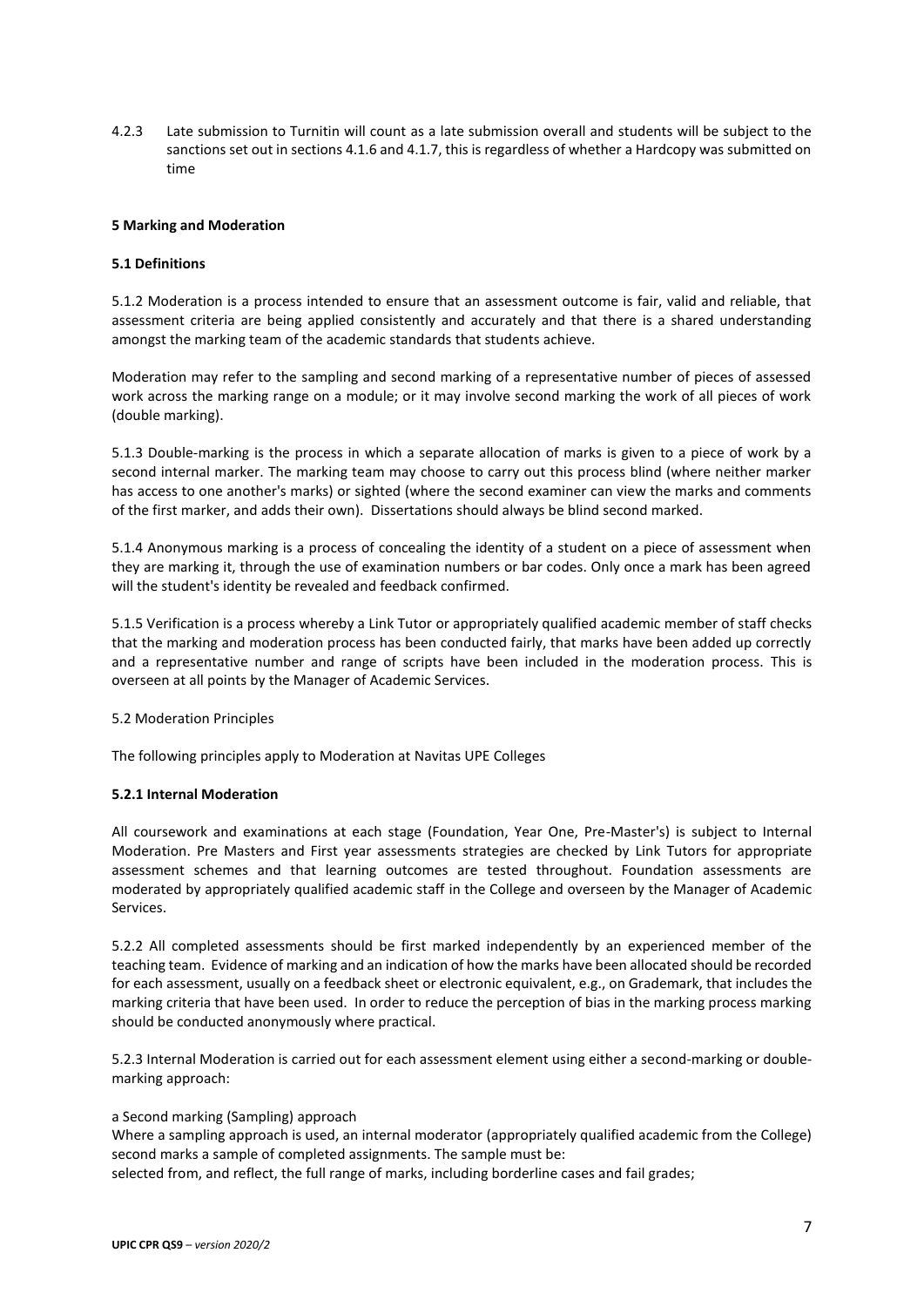be of an appropriate size with respect to the size of the cohort ( a minimum of 10%, dependant on cohort size with a minimum of 5 scripts); in the case of small module cohorts with less than 10 students, all scripts and examination papers should be double-marked; Including all components of the assessment for the module. A sample of returned work is checked for discrepancies in initial grading to ensure that the marks recorded are the same on the paper as recorded on Moodle. Should a large amount of discrepancies exist the whole cohort is checked. This can lead to the work being remarked in its entirety. A Student Services Officer may be asked to conduct initial grade checks. However work must then be subsequently moderated by a suitably qualified member of Academic Staff for verification purposes.

#### b Double-marking approach

Where a double-marking approach is used all assignments should be second-marked. Currently Pre-Masters modules are subject to this on request from the External Examiner

### **5.2.4 Moderation Process**

A first and second markers should meet to review the marks that have been assigned to the moderated scripts and agree on the final mark.

B Second Marker Verification

Second markers will be expected to complete the given second marker form and detail any discrepancies with marking or where they believe an unfair practice has occurred.

Once the moderation process has been completed the marking team makes available the moderated work to the External Examiner for verification. This consists of:

The moderated sample of work as described in 5.2.3

A report that verifies the marks assigned for each script in the cohort

The External Examiner may wish to refer any anomalies found in the verification process back to the marking team.

#### **5.2.5 Marking Discrepancies**

In the event that discrepancies in the marking process are identified which the markers are unable to resolve, a moderation report outlining the nature of the disagreement must be prepared for the Chair of the Examinations Board. The Chair of the Examinations Board is then required to appoint a third marker to adjudicate. The third marker will blind mark the sample or full cohort and will have no knowledge of the first or second marker's results, and then review their marks in line with marks awarded by the first and second marker. They may decide to agree with the first marker, second marker or make further amendments to the marks/grades of the entire cohort.

For example, they could moderate up or down all marks of that particular assessment element or remark all work for that assessment element. The decision of the third marker is final.

#### **5.2.6 Single Mark**

Students should be provided with a single mark on their assessed work, as agreed by the internal examiners, and information on marking rubrics and feedback sheets must be consistent with the final assigned mark. Moderation records should be kept separately and should never be presented on a student's feedback sheet.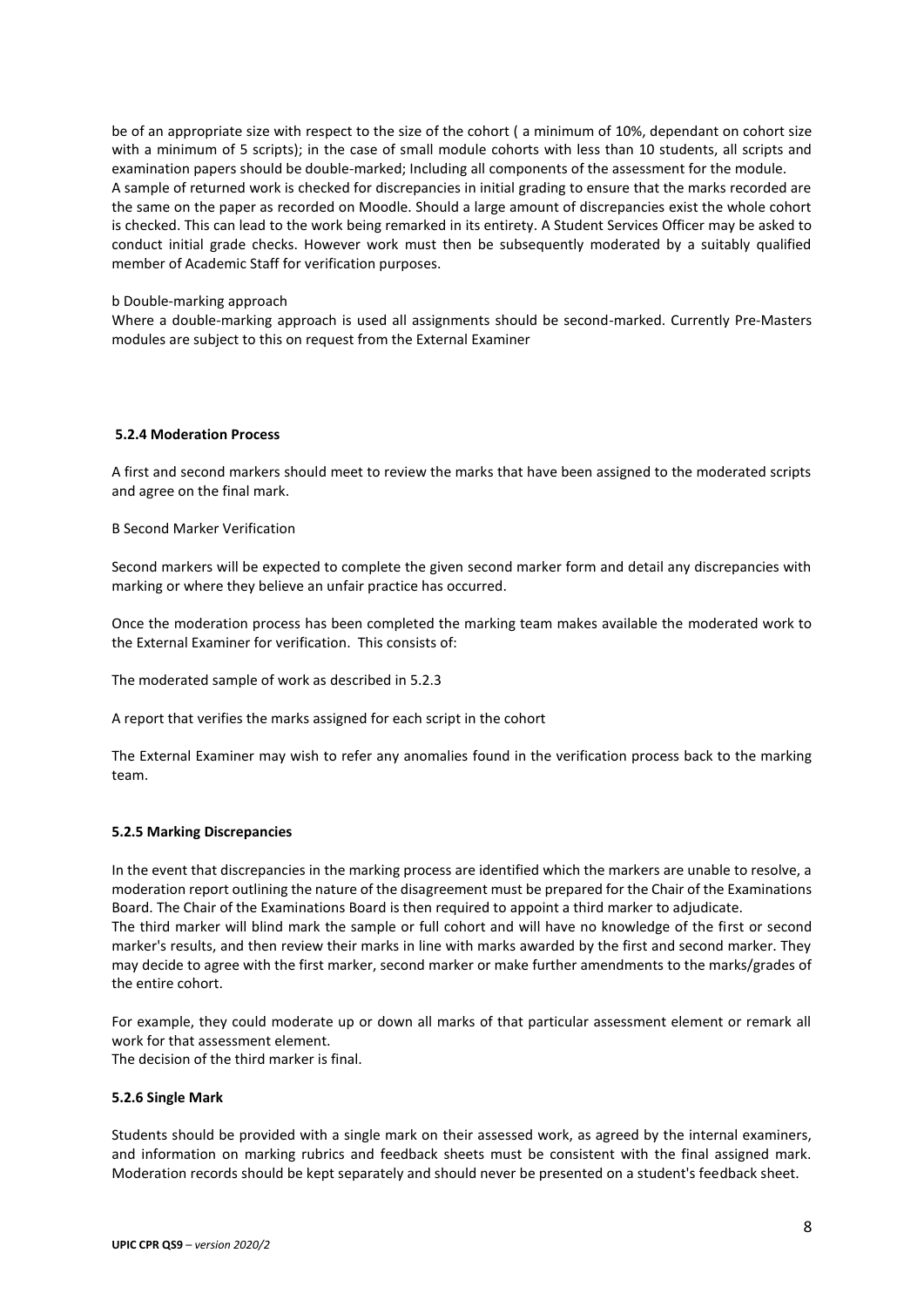## **5. 3 Additional Moderation**

## **5.3.1 ILSC Moderation**

Navitas UPE Academic Registry (NVT UPE AR) conducts monitoring of the Navitas ILSC module provision at the end of each semester. Each College is required to send a moderated sample of work to the Academic Registry at least once a year to ensure consistency in delivery across the College network. A report is prepared and returned to the Colleges at the end of this process.

## **5.3.2 External Examiners**

5.3.4.1 UPE Colleges, in consultation with their Partner University, may appoint external examiners to moderate aspects of their provision. Details of the arrangements are outlined in the relevant College CPR9, and subject to the approval of the Partner University and Academic Registry.

## **5.3.3 Anonymous Marking**

5.3.3.1 Navitas supports a policy of anonymous marking of all summative assessment, unless it is not possible for that form of assessment to be carried out anonymously (anonymity is assumed in all computer aided assessment software).

## **6 Feedback**

Feedback is provided to students to enhance their understanding and learning of the course content, and give them an opportunity to reflect on how they can improve their level of attainment on the course. It can take many forms and is a two-way dialogic process which should engage students in learning.

The following principles of good feedback have been adopted by Navitas:

6.1 Feedback must be clearly communicated to all students and must be available to all students on their in-course formative and summative assessed work. CLTBs should monitor the provision and operation of feedback.

- 6.2 Feedback should, as a minimum, consist of:
- a) provisional/raw mark after any penalties have been applied and recorded as such;
- b) any major shortcomings; and
- c) ways in which the mark could have been improved.

6.3 Feedback on summative assessments must be linked to the grading classification criteria as set out in the relevant Programme Specification and/or Definitive Module Descriptor (DMD).

6.4 The form of feedback may vary depending on the discipline and type of assessment but will generally be written and oral. Feedback is for learning and can be delivered in a form most appropriate to the learning context: written, verbal, audio, peer-to- peer. Students should be given opportunities to reflect on their feedback.

6.5 Feedback should be regular, sequential and prompt. In addition, The CLTB should ensure that instructors make feedback available to students directly within 10 working days of the scheduled submission deadline. Where feedback is unexpectedly delayed, the sessional tutor should inform the CLTB and students should be notified on the Student Portal immediately.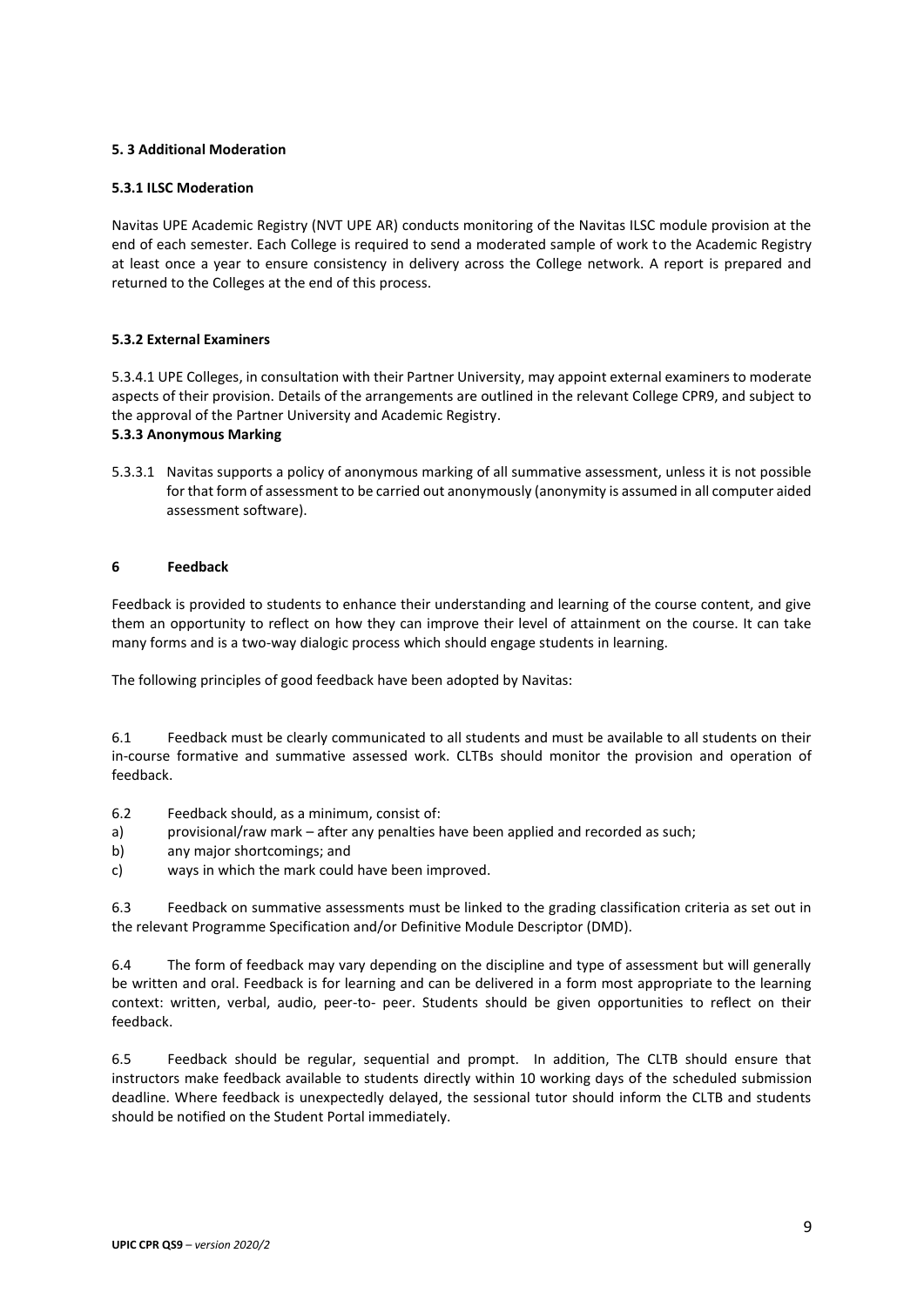6.6 The CLTB should ensure that all stakeholders are aware that the mark/grade provided to a student as part of the immediate assessment feedback is a provisional/raw mark only and may be subject to change via the process of moderation and as approved by the Module Panel.

6.7 Late submission of work for assessment (after 10 working days from the scheduled deadline) will forfeit the right to any associated feedback unless it has been approved by a Mitigating Circumstance Panel.

7.8 Feedback should be delivered consistently and in accessible manners to all students. All forms of assessment including examinations will be available to view.

### **7.0 Examination Committees: 1 College Module Panel**

- 7.1 The CTLB shall ensure that a College Module Panel (Subject Assessment Panel) is convened once a semester, normally in Weeks 14/15, once all provisional/raw marks have been assigned. All modules that have been offered in a semester must be listed and included for consideration. Panels may be called more frequently given the requirements of a module.
- 7.2 Panels shall oversee the assessment of modules, taking account of the module LOs, and confirm marks/grades in accordance with the regulations.
- 7.3 Where a student has chosen at the outset to take a module without undertaking the formal assessment associated with that module, he/she will be assigned an AT (attendance only) grade.
- 7.4 The Chair is responsible for ensuring that the Panel fulfil its responsibilities in accordance with these regulations.
- 7.5 The appointed Secretary to the Panel shall ensure that all stakeholders to the Panel receive minutes and notes arising within a reasonable time period.
- 7.6 Membership
	- i. Chair CD/P or nominee
	- ii. College Senior Academic Manager
	- iii. Relevant teaching staff (Internal examiners)
	- iv. Moderators
	- v. External Examiners (where appointed/available)
	- vi. Representatives from Academic Partnerships (University Quality Office)
	- *ex officio*
		- i. Link Tutor(s)
		- ii. Dean for Europe Navitas Academic Registry UPE
		- iii. Appropriate Heads of Department/School from the Partner University.

Secretary

- i. Student Experience Officer
- 7.6.1 The College Module Panel shall receive and consider:
- 7.6.2 Minutes and actions of the prior meeting or any intervening meeting or from the CLTB.
- 7.6.3 For each module:
	- i. DMD.
	- ii. Assessment papers.
	- iii. List of candidates by their SID.
	- iv. Number of students.
	- v. Proportion of students by grade band.
	- vi. Moderator/s reports.
	- vii. External examiner/s report (where applicable).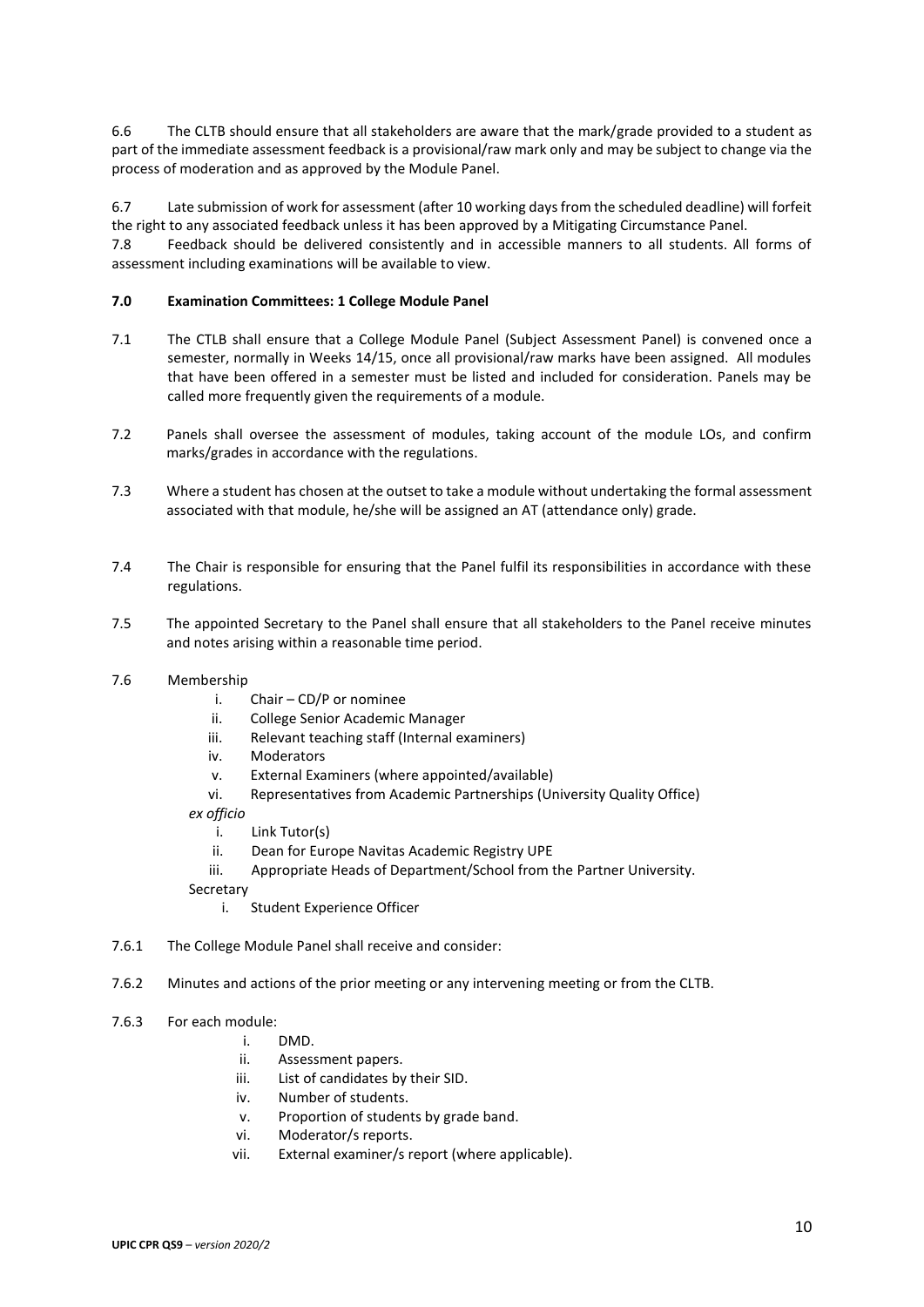- 7.7 The College Module Panel shall:
	- i. Agree the final version of the minutes of the prior meeting to be a true record of that meeting and note any matters arising.
	- ii. Scrutinise the marks or grades relating to each module and the analysis of marks (aggregated information) and identify any anomalies or other cause for concern.
	- iii. Obtain an explanation of any anomaly or cause of concern and take action as necessary and appropriate, seeking advice from a moderator and/or external examiner.
	- iv. Confirm the marks or grades of each module.
	- v. Determine the requirements for resit assessment/referred module.
	- vi. Determine whether to defer confirmation of a mark or grade until specified conditions have been met within a specified timescale.
	- vii. Consider the reports of each moderator and/or external examiner.
	- viii. Consider the adequacy of assessment papers and make recommendations for future assignments/examinations.
	- ix. discuss a management plan for modules with a pass rate of 85% or less
	- x. deferment of decision to another meeting, procedural delay, or action of another approved assessment to determine a final mark or grade.
	- xi. Reported module marks as an integer using the following conditions:
		- a. a decimal of 0.5 or greater should be rounded up to the next integer; or
		- b. a decimal of 0.4 or lower should be rounded down to the next integer.
	- xii. Endorse the final mark sheet.
- 7.8 The CTLB must ensure that provisional/raw marks are notified to students and subsequently the marks confirmed by a Module Panel, must then be provided to students as per para. 2.8.3. The CTLB shall also ensure that students also receive an explanation of marks or grades as required.
- 7.9 The Panel shall follow the University of Plymouth's Operational Instructions for Subject Assessment Panels (CPR 09 Appendix E) for Guidance in the above processes. Appendix E must be made available to the panel for reference.

## **8.0 Examination Committees 2: College Progression Board (UPIC Award Board)**

- 8.1 All candidates who meet the minimum progression requirements of their pathway course are guaranteed progression to their specified academic programme at the Partner University.
- 8.2 The CLTB shall ensure that a College Progression Board is convened once a semester or as required, once all relevant marks/grades have been assigned by the College Module Panel.
- 8.3 The primary purpose of College Progression Boards is to determine, in accordance with the regulations, whether each student has met the criteria for progression from one stage to the next, either from one College stage to the next or from a College stage to a University stage leading to a final University award. In the latter case, the Board will formally confer a Confirmation of Attainment. The approved appropriate Programme Specification defines the progression points in a pathway and the amount of credit that a student must obtain at each prescribed College stage.
- 8.4 College Progression Boards may not confer awards or any award associated with the University.
- 8.5 The appointed Secretary to the Board shall ensure that all stakeholders to the Board receive minutes and notes arising within a reasonable time period.

## 8.6 Membership:

• Chair – Head of Teaching and Learning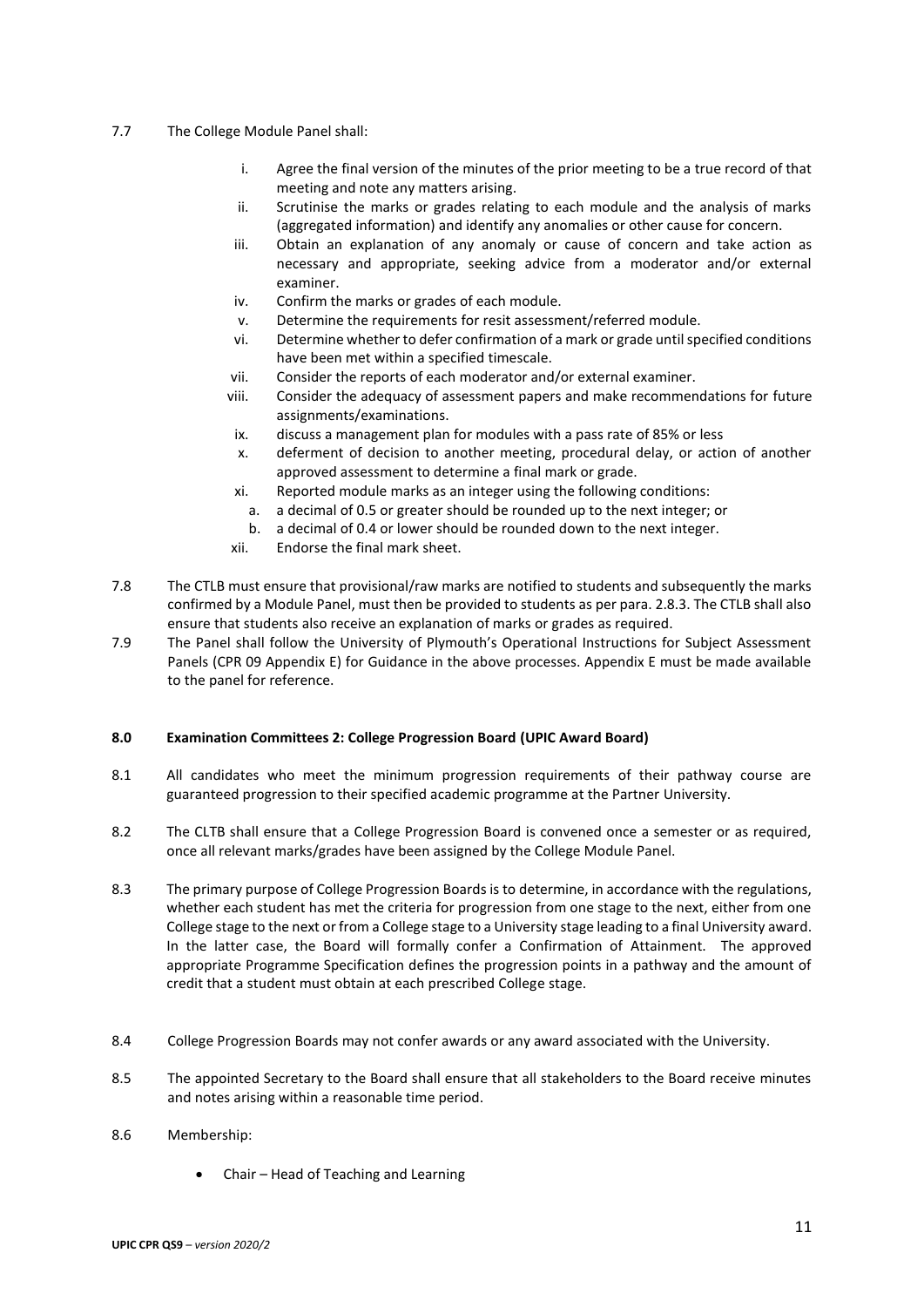- College Senior Academic Manager
- **Link Tutors**
- Appropriate Head of Department/School from the Partner University or nominee
- Representative of the Academic Registry of the Partner University or nominee
- At least one external examiner
- **Secretary**
- College Academic Services Officer
- 8.7 The College Progression Board shall receive:
	- a) Minutes and actions of the prior meeting or any intervening meeting or Learning and Teaching Board consideration.
	- b) Stage Programme Specification
	- c) List of Candidates, including:
		- i. Student name
		- ii. Student Identification
		- iii. Confirmed mark or grade for each module (from the College Module Panel)
		- iv. Any disabilities and details of allowances
		- v. Report from the College Module Panel/Learning and Teaching Board of decisions made with regard to Mitigating Circumstances found valid and not valid (where applicable)
		- vi. Report from the College Module Panel of decisions made with regard to allegations of misconduct and actions taken to date relating to an assessment offence (as appropriate)
	- d) Moderator/s reports
	- e) External examiner/s report (where applicable)
	- f) Aggregated information showing tracking data of College students through University stages of study (classification of final award)

Note: All marks presented to a Board must be reported as an integer using the following conditions:

- A decimal of 0.5 or greater should be rounded up to the next integer
- A decimal of 0.4 or lower should be rounded down to the next integer
- 8.8 College Progression Boards shall:
	- a) Agree the final version of the minutes of the prior meeting to be a true record of that meeting and note any matters arising.
	- b) Note any actions take under delegated authority at prior meeting.
	- c) Determine for each candidate whether he/she has successfully met the criteria within the Programme Specification regulations to progress to the next stage. Where the next stage involves articulation to a prescribed degree programme/scheme at the University, to confer a Confirmation of Attainment*.*
	- d) Determine whether a candidate should be excluded/terminated from a stage of study on academic grounds.
	- e) Consider the reports of each moderator and/or external examiner.
	- f) Exercise discretion where valid mitigating circumstance has been upheld.
	- g) Make decisions in relation to each student and after taking an action arising from consideration of the College Module Panel, see para 3.8 in this document.
	- h) Not allow any student to progress to the University with a trailing failure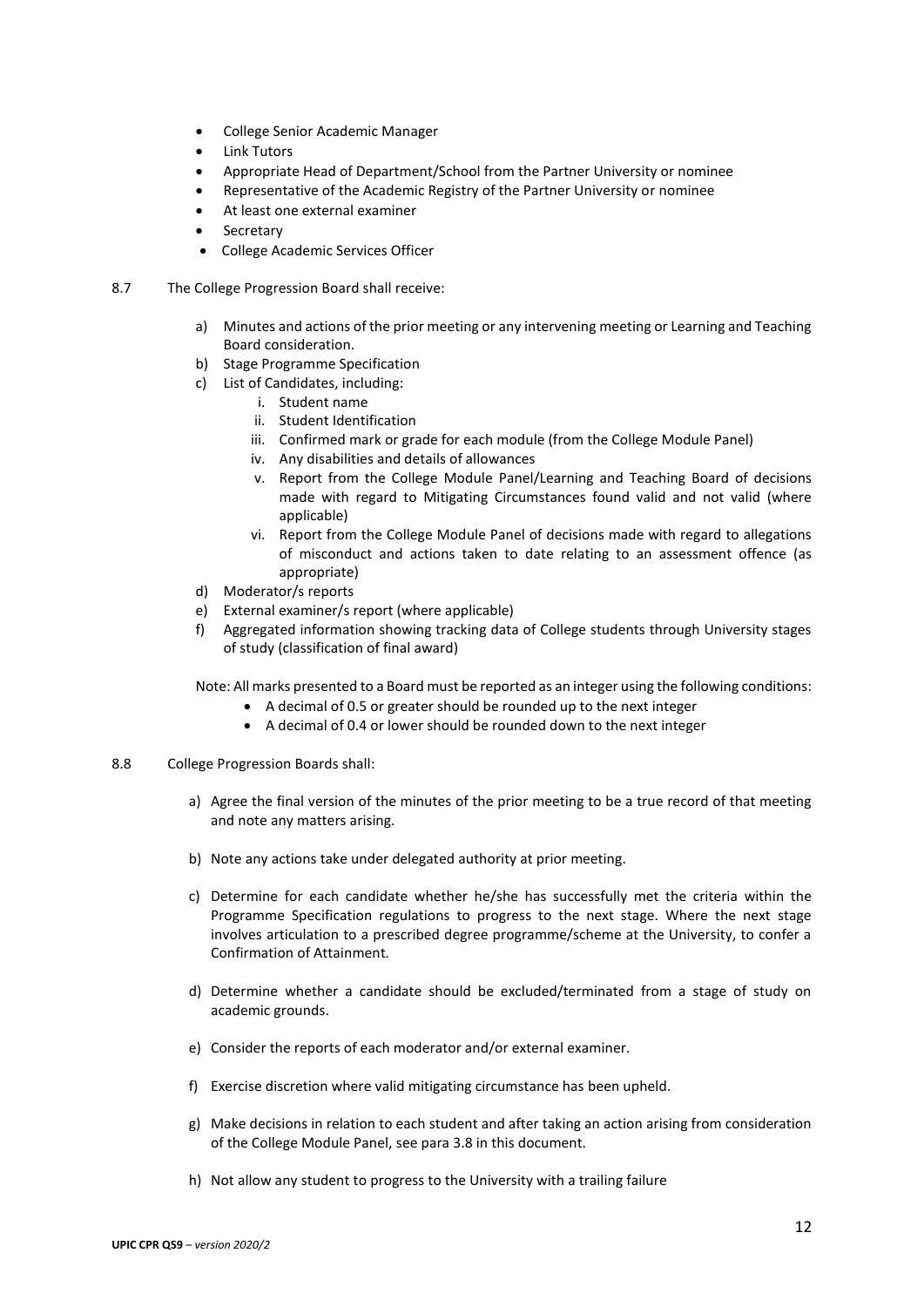- i) Exercise the power of compensation at its discretion and having due regard to academic standards and the learning outcomes of the programme.
- j) The grade achieved for a referred module will be capped at the pass mark unless there is a valid mitigating circumstance (See Section 10)
- k) Endorse the Progression List this endorsement indicates those students who have satisfied the standard of assessment and student profile for progression to the University.
- l) In exceptional situations and where an academic management issue has arisen and a strict application of these regulations would be unjust to a student or students, discretion to depart from the regulations. However, such cases must be agreed in writing by the Academic Registry.
- 8.9 The Progression Board shall delegate authority, by resolution, to the Chair in relation to the confirmation of progression decisions arising from deferment decisions. The resolution shall require the Chair to consult with the Academic Registry prior to final documentation of any decision and report of the decision to the next Board.
- 8.10 The Progression Board shall delegate authority, by resolution, to the Chair in relation to the Confirmation of Attainment in order to correct decisions based on erroneous or incomplete information. Chair decisions must ensure that they do not remove a student's right to Appeal and Review, CPR10b against decisions made by the Board.

### 8.11 **Compensation**

The Progression Board reserves the right to award credit in compensation in order to allow students on to the first year degree at the Partner University. This will normally be conditional on the following criteria:

i) it would allow the student to progress to the next level of the programme.

ii) all assessments have been attempted in the module to be compensated or the student has valid mitigating circumstances for any missed elements.

iii) It is for a maximum of 20 credits. Students being assessed mid stage may be awarded a potential compensation that is confirmed once all modules have been completed (see section 10.2.1 below).

iv. Students are allowed one compensation per attempt, i.e. students failing at a first attempt are still eligible for a compensation at a second attempt.

#### **8.12 Examination Board Minutes**

The CLTB is responsible for producing detailed and accurate records of the Module Panel's and Progression Board's proceedings. The minutes are the formal record of the Module Panel's decisions about student achievement and progression.

Minutes from these Boards are confidential. Students should be referred by name and number on the minutes. For the avoidance of doubt, the minutes are not part of the College's published information, but may be referred to in the case of an appeal against an Examination Committee decision. They should be stored securely by the College for a minimum period of 5 years.

#### **9.0 Failure and Reassessment (including deferral and re-enrolment)**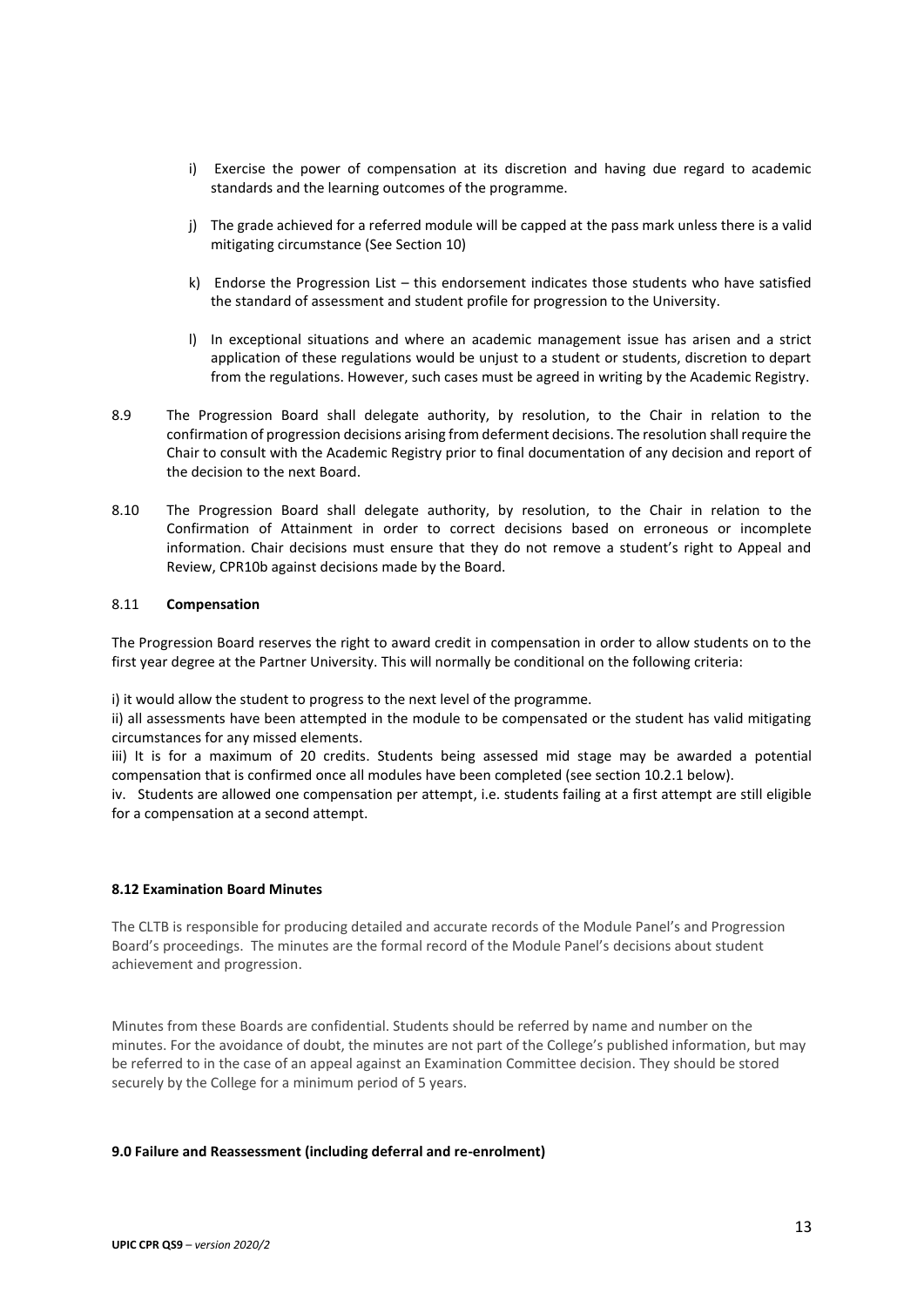9.1 A candidate who has not passed the assessment of a module at their first attempt may be given a referral, that is, a re-assessment opportunity in a given module. The following criteria, normally, apply:

Where a student has failed to achieve the relevant pass mark in a module as a whole, the Panel may recommend that the student be granted the opportunity to undertake a referral examination and/or assignment.

- 9.2 A student may be provided the opportunity to repeat a module or modules for which they may have previously failed at first attempt and for which they have not been given a referral. In recommending a repeat(s) of an entire module, the College Module Panel may consider that the student requires substantial further study in the module/s and that it is obligatory for that student to repeat all assessment elements irrespective of their overall performance.
- 9.3 Students may not elect to repeat a module in an attempt to improve their grading.
- 9.4 The grade achieved for a re-enrolled module will not be constrained.
- 9.5 Student have a maximum of three attempts of each module.

#### 9.5 **Deferral**

The College Module Panel may, in proven mitigating circumstances, allow a student to undertake a deferred assessment within the assessment regime of the following semester only. Note that deferment pending decisions of an academic nature should not be confused with the approval given to a student to defer studies that is take a leave of absence, from studies.

#### **9.6 Re-Enrolment**

A candidate for re-enrolment may not demand reassessment in elements that are no longer current in the module. It is therefore the candidate's responsibility to check whether the syllabus or format of the reassessment is different from the original. The College Progression Board may, where it deems appropriate, make special arrangements where it is not practical for students to be reassessed in the same elements or manner as at the first attempt.

- 9.7 Where an enrolled student has been found to commit a criminal offence, under the laws of the United Kingdom, they will not be permitted to continue their chosen pathway and will be excluded by the CLTB and thus candidature terminated. In such cases, the College Senior Academic Manager or nominee will issue a formal Letter of Exclusion to the student on behalf of the College, the Partner University, and the UKVI. This will be followed by a reference to the occurrence in the following Academic Report to the Academic Advisory Committee (a joint committee of Navitas and the Partner University
- 9.8 Where a student is permitted, under exceptional circumstances pertaining to the nature of the offence or conduct, to continue the pathway after consultation by the CLTB, the Board may impose certain constraints in the enrolment. In these circumstances CLTB will inform the Academic Registry and the Partner University.
- 9.9 Where a student is permitted, under exceptional circumstances pertaining to the nature of the offence or conduct, he/she may progress to another suitable pathway that would not warrant their direct exclusion if: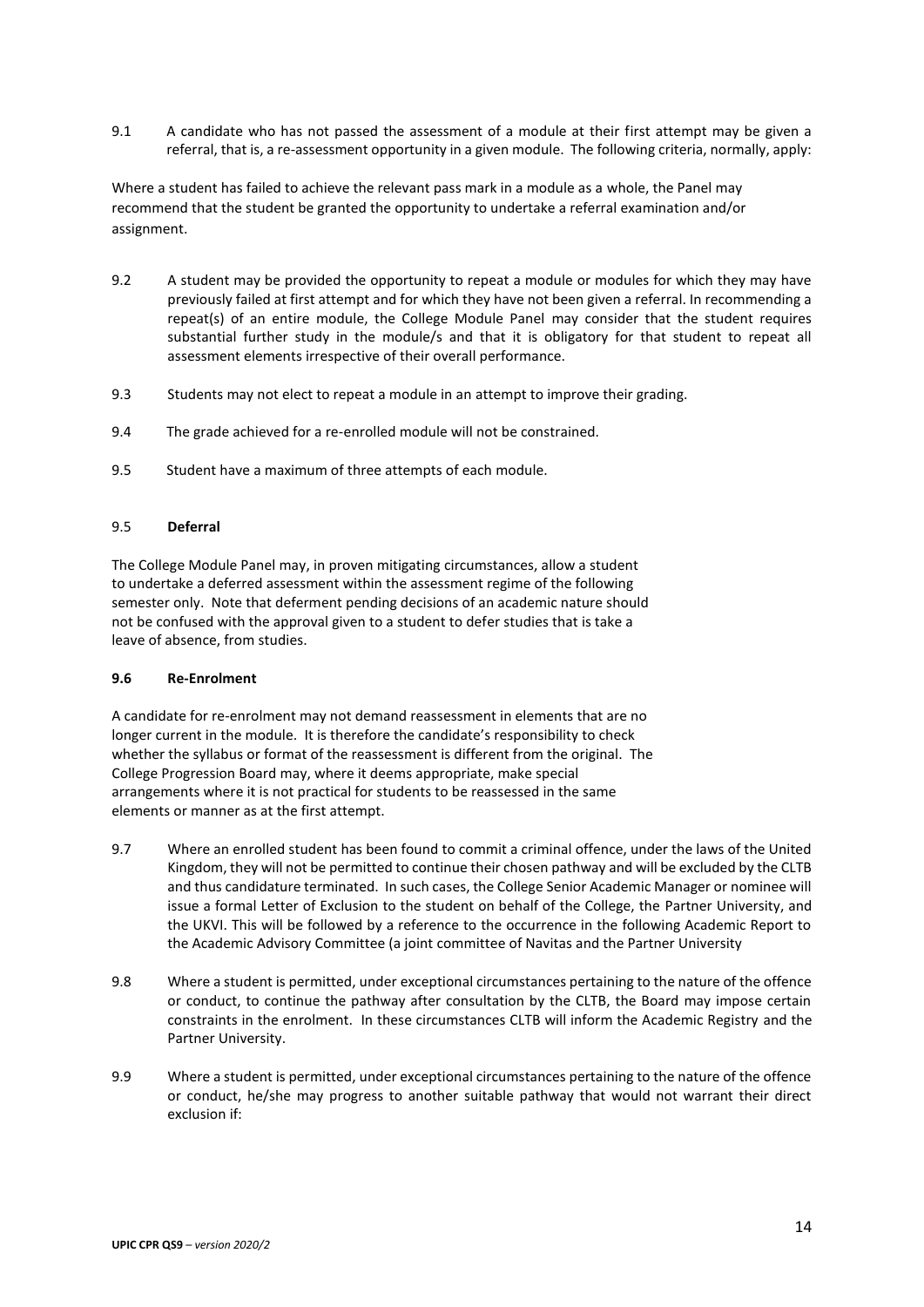- a) The student's past conduct would not prevent them from gaining any license to practice or render them ineligible for membership of any professional body for which the new award would qualify the holder;
- b) A place is available on the pathway; and
- c) The student meets the entry requirements for the pathway and is deemed suitable by the CLTB.

In such circumstances, the student will be suspended from the College until he or she enrols in the new pathway. Following this, the College Senior Academic Manager will ensure that a copy of the Letter of Reinstatement to the student is presented to the Partner University, the UKVI, the University's Heads of School/Department and Link Tutor.

- 9.10 College Module Panel shall, by resolution, delegate authority to the Chair in relation to the confirmation of marks and grades arising from deferment decisions. The resolution shall require the Chair to consult with the Academic Registry prior to final documentation of any decision and report of the decision to the next Panel.
- 9.11 The College Module Panel shall delegate authority, by resolution, to the Chair in relation to the confirmation of marks and grades in order to correct decisions based on erroneous or incomplete information. Decisions by the Chair must not remove a student's right to Appeal (see CPR10b) against decisions made by the Panel.

#### **10 FHEQ Level 4 Academic Regulations**

The Academic Regulations set out above shall apply to all FHEQ Level 4 students except where superseded by University of Plymouth Regulations in the areas set out below:

- 10.1 Where an Undergraduate student is studying on an FHEQ Level 4 programme then he/she will be discussed under University of Plymouth's assessment regulations to allow for the award of a Cert HE where applicable and so that any credits gained on Level 4 can count towards the final degree award classification.
- 10.1.2 FHEQ Level 4 programmes will require the appointment of an External Examiner as credits gained will potentially count towards the final degree award.
- 10.1.3 The meeting agenda shall follow the University of Plymouth model and any minutes of the meetings shall be written using the University template. Minutes shall be discussed at the next set of panels and boards. Copies of these minutes are to be sent to University of Plymouth Academic Partnerships and to the External Examiner.
- 10.1.4 The Progression board panel must include representation from Academic Partnerships, the external examiner (via phone or skype if necessary) and, where available, from the relevant programmes in the Plymouth Business School.
- 10.1.5 A student will be deemed to have completed the Level if they have failed in up to 20 credits with mark 30% or more in each assessment element, provided that the failed credits are not designated as noncompensatable and they have achieved an aggregate mark of at least 40% in the Level overall. In such cases a student will be awarded a compensated pass in the module(s). Students who are eligible for a compensation after completion of 4 modules will have a 'Potential Compensation' applied. This will be ratified after completion of all eight modules. Students are to be informed in writing regarding this
- 10.1.6 If a student fails up to 60 credits, s/he will be allowed to take appropriate referred assessment(s) (as specified by the Award Assessment Board) at the next available opportunity. The original rule for passing the module will apply for any student, unless the Award Assessment Board has specified a single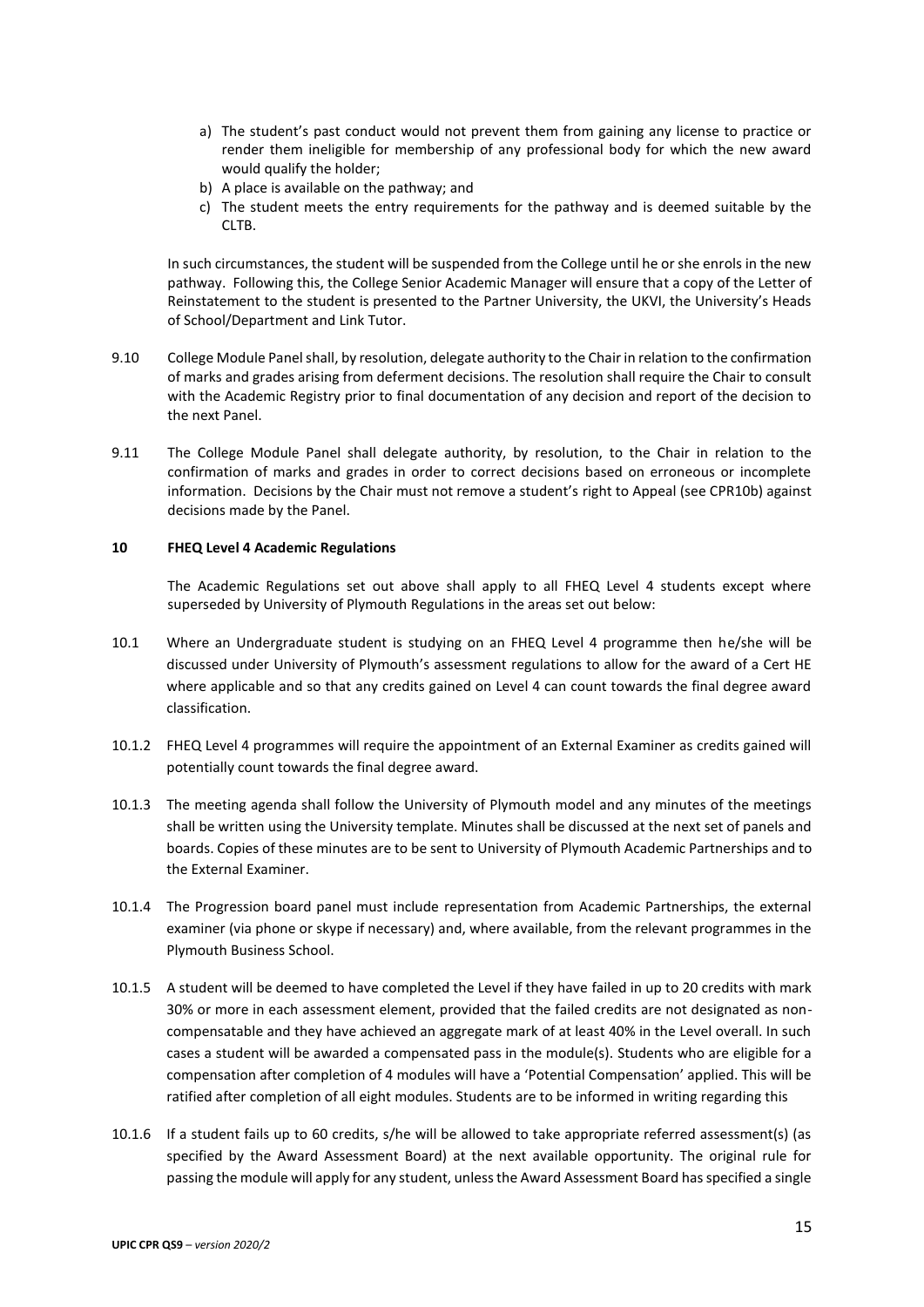module assessment in substitution for both elements, in which case the student must achieve 40% in that assessment.

- 10.1.7 If a student fails more than 60 credits, the Award Assessment Board will:
	- i. require the student to repeat the failed modules with attendance.<br>ii. where there are valid extenuating circumstances, allow the student
	- where there are valid extenuating circumstances, allow the student to take referrals in the appropriate assessments at the next available opportunity: To be eligible for such a referral, students should normally have demonstrated sufficient academic progress during the year to suggest that they have the potential to achieve all the credits in which they have been referred.
	- iii. require the student to withdraw from the programme; and award any intermediate qualification for which the student has achieved the credit requirements.
	- iv. require a student whose extenuating circumstances will prevent the completion of the award during the normal period of registration, or have prevented her/him from making academic progress in the previous session, to interrupt studies or withdraw from the programme.
	- v. require a student who has developed a health or other problem which prevents her/him from meeting the learning outcomes of her/his programme to transfer to an alternative programme or withdraw from the programme and be granted the appropriate exit award.
	- vi. A student will normally be permitted a maximum of three attempts at a module. A failed module may therefore not normally be referred or repeated on more than two occasions. If a student chooses to study a different module instead of the failed module the number of attempts at the original module will count towards the maximum number of attempts at the new module.
	- vii. Where a failed module is successfully passed after referral or repeat, any element retaken will be capped at 40%. In the case of repeated modules this would normally apply to all elements. If a student chooses to study a different module instead of the failed module, the capping at 40% will still apply. Marks will not be capped where the referral or repeat is as a first attempt.

## 10.2 **Failure after referral**

- 10.2.1 If a student has passed a minimum of 100 credits after having completed referrals, s/he may be compensated for failure in up to 20 credits with marks of 30% or more, provided that the failed credits are not designated as non-compensatable and s/he has achieved an aggregate mark of at least 40% in the Level overall. In such cases a student will be awarded a compensated pass in the module(s).
- 10.2.2 If after referrals, and after consideration of compensation, a student has not achieved the requisite number of credits to complete the Level, the Award Assessment Board will:
	- i. exceptionally allow the student to progress and offer a further referral opportunity during the next session, based on a judgement of the student's overall performance and potential. This decision may only be applied where the student has submitted valid extenuating circumstances for the first or referred attempts, or both, the student is commencing a placement or is required to refer/repeat a field course, and will normally be applied in the case of failure in up to 20 credits (or one 30 credit module).
	- ii. Offer a further referral at the next attempt if the failure (s) are still below 60 credits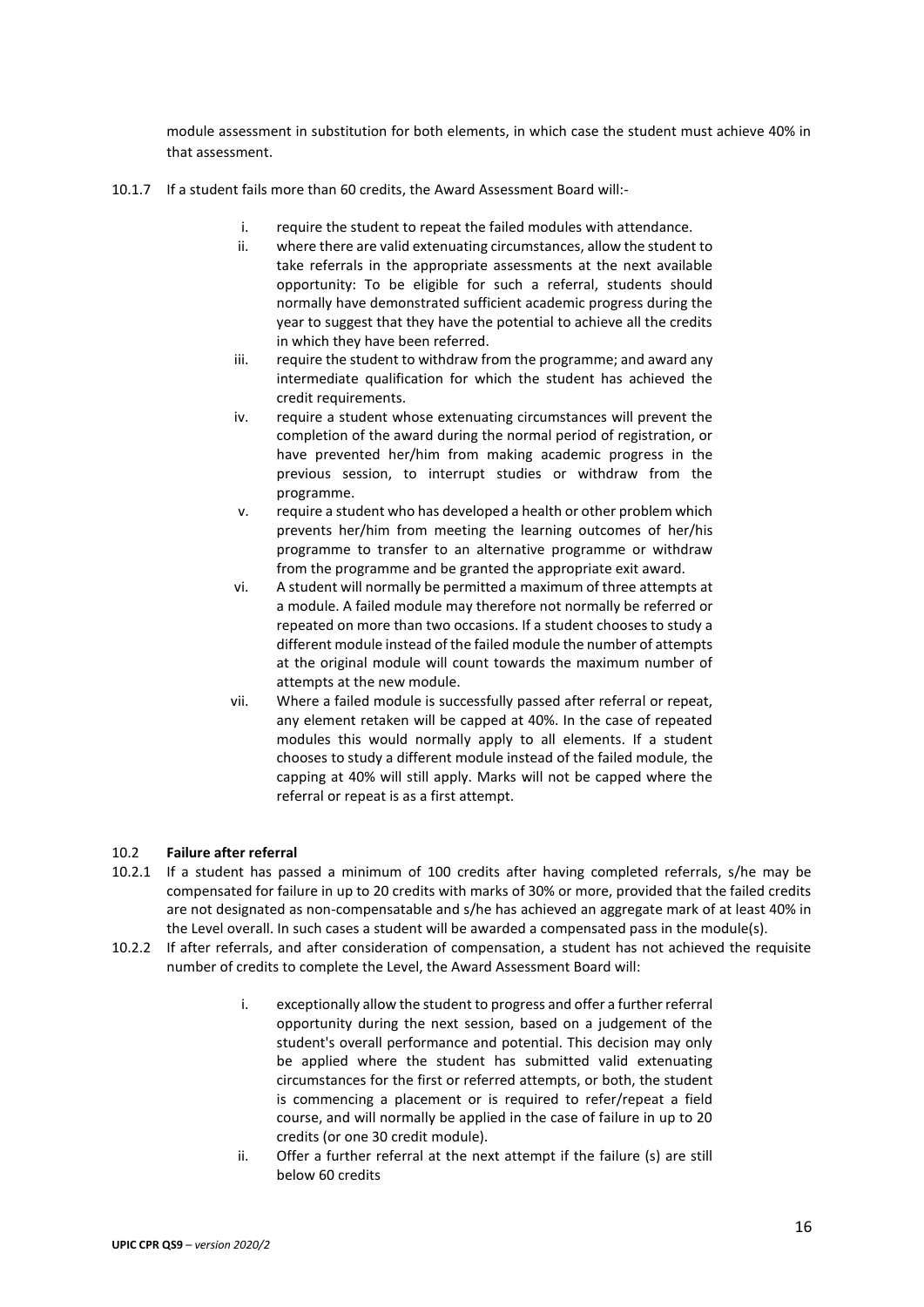- iii. require the student to repeat the failed modules with attendance.
- iv. require the student to withdraw from the programme; and award any intermediate qualification for which the student has achieved the credit requirements.
- v. require a student whose extenuating circumstances will prevent the completion of the award during the normal period of registration, or have prevented her/him from making academic progress in the previous session, to interrupt studies or withdraw from the programme.
- vi. require a student who has developed a health or other problem which prevents her/him from meeting the learning outcomes of her/his programme to transfer to an alternative programme or withdraw from the programme and be granted the appropriate exit award

### **11.0 Mitigating Circumstances**

- 11.1 A mitigating circumstance is an unexpected, unavoidable and disruptive short-term event that significantly affects a student's ability to study or be assessed. Mitigating circumstances events only relate to the health and/or personal matters and which occurred during or before the period of assessment to which they apply.
- 11.2 If a student has problems or difficulties significantly affecting his/her performance on a given module of study, then this should be discussed with the College and appropriate action taken via the Mitigating Circumstance Panel, see section 10.
- 11.3 In emergency and critical situations the CDP must be informed immediately and referral of the case to the Mitigating Circumstances Panel for potential UKVI reporting.
- 11.4 The procedures concerning mitigating circumstances are intended:
	- a) To apply to individuals only; and
	- b) Do not apply where there has been a management failure with regard to arrangements that may have disrupted the learning and assessment process – such issues are dealt with via the normal complaints or academic appeals processes, see CPRS 10a and 10b.
- 11.5 It is the responsibility of the student in question to notify the College as to the circumstances, in writing as soon as possible before published deadlines or within seven calendar days after the relevant examination session or assignment deadline. **The Mitigating Circumstance Form**, should be used as a basis for a written statement. The written statement should contain full details and **include supplementary evidence** and testimony from independent or third parties, for example a medical certificate indicating the time, nature and probable effect of the circumstances.
- 11.6 A written statement on a student's behalf, when not accompanied by a Mitigating Circumstance Form, may be considered on the proviso that it is given with the full consent of the student and that this consent is detailed within the report. No further intervention on behalf of a student may be considered unless where there are grounds for serious and confidential mitigating circumstances. In such situations, the student and person acting on his/her behalf will be informed of the final College decision.
- 11.7 All competed and submitted Mitigating Circumstance Forms and supporting written/visual evidence must be placed on the student file and the file kept in a secure location for a period of seven years as per normal disposition regulations of Navitas UPE data.
- 11.8 Where there are grounds for serious or confidential mitigating circumstances, the student in question may notify the CDP directly. Where the student feels more comfortable approaching another member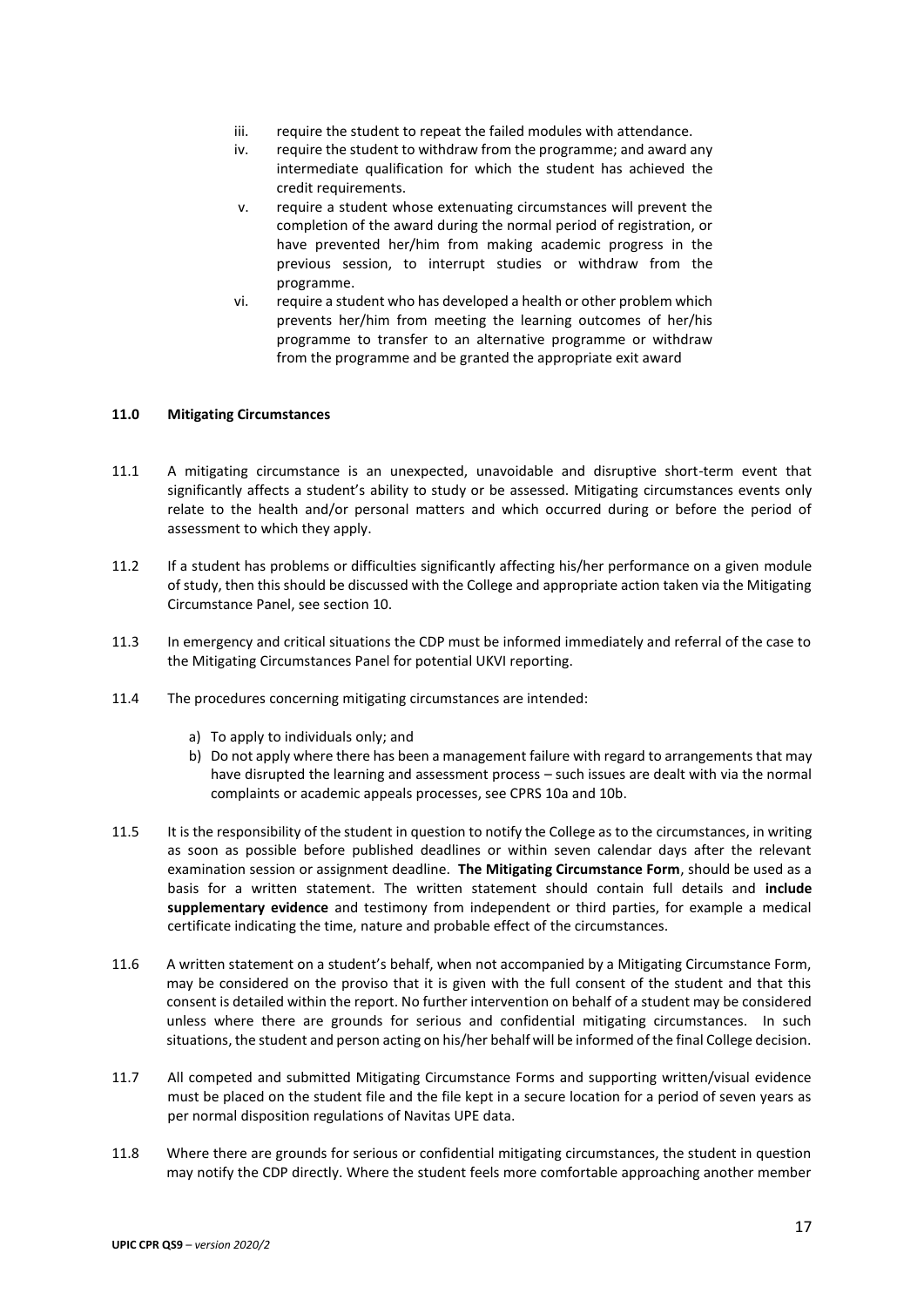of College or Navitas staff then they are able to do so under the proviso that the matter is brought to the attention of the CDP. The CDP will then judge whether any intervention on the student's behalf can be accepted. Where the intervention is upheld, the CDP will note for the record only the student's name, the fact that serious and confidential procedure has been applied and which assessments the extenuation refers to. The student shall then be informed of the decision.

11.9 Mitigating Circumstances Panel

Mitigating circumstance decisions are made by the Mitigating Circumstance Panel. Membership of the panel is as follows:

- Chair CDP
- A person who is not immediately associated with the module/s or student in question from the College, Partner University or Academic Registry
- Administrator College Student Services Officer
- College Senior Academic Manager
- Additional members as appropriate appointed by the CDP.
- 11.10 Panels shall meet at the end of each semester and ideally prior to the relevant College Module Panels and Progression Boards. They can be called more frequently as required.
- 11.11 Students will be informed of a Panel decision within 10 working days from the date of the relevant meeting. All actions and decisions minuted along with rationales must be reported in the minutes.
- 11.12 Assessment penalties imposed for late submission may, due to valid mitigating circumstances, be lifted by the Chair at a meeting of the Panel.
- 11.13 A student may qualify for the right to be assessed again where the Panel decides that his/her performance in a specific assessment has been affected by valid mitigating circumstance – unless where the exercising of their right cannot result in the student having the opportunity of passing the assessment. Note that the College Module Panel may vary the assessment to be re-taken in order to assess the student performance across a module.
- 11.14 The Mitigating Circumstance Panel will inform the College Module Panel where valid mitigating circumstances apply to named students in specific module assessments. Information will be provided in documented minutes.
- 11.15 College Module Panels must:
	- Waive the assessment penalty and ensure that the assessment is marked in full where valid mitigating circumstances have prevented the student from submitting an assessment by the scheduled submission date; and
	- Record all decisions reached in respect of valid mitigating circumstances.
- 11.16 College Module Panels may:
	- Permit the relevant module assessment in the form of the affected assessment to be deferred until specified dates;
	- Permit the relevant assessment of the module in a different approved mode which must be defined and made know to the student along with the specified date/s; or
	- Where valid mitigating circumstances have prevented the student from completing an assessment task but sufficient evidence can be shown that the Specific LOs of the module have been met from at least two other competed and unaffected assessment tasks that contribute to the final mark of the module, extrapolate an overall mark for the module.
- 11.17 The College Module Panel will inform the College Progression Boards what valid mitigating circumstances apply to a named student and in what module/s along with the decisions of the College Module Panel.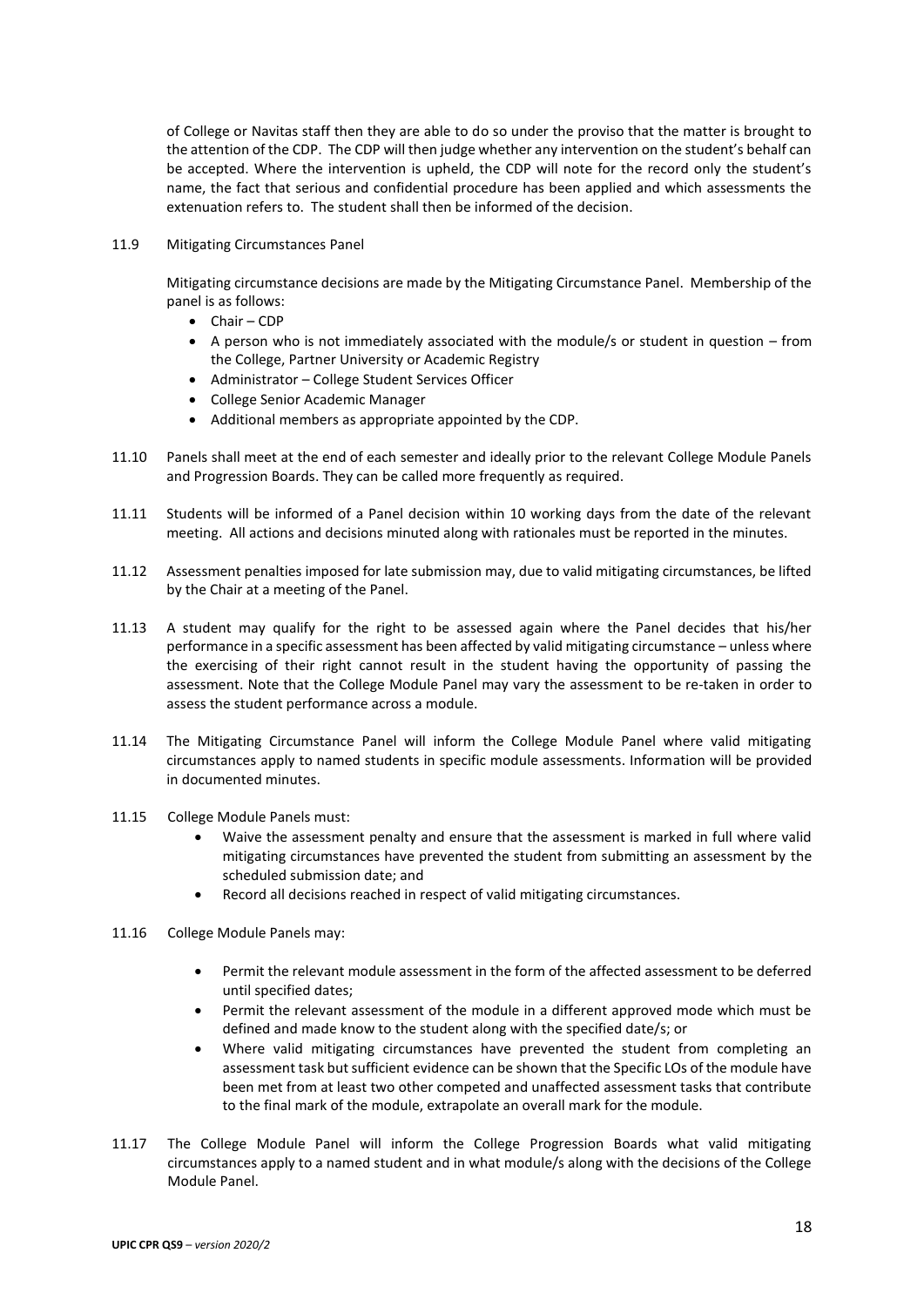- 11.18 College Progression Boards must:
	- Record all decisions reached in respect of valid mitigating circumstances; and
	- Where the decision to permit a student to be assessed again means that the student cannot progress normally, to allow the student to progress within the College framework provided that the combined credit value of the affected module/s does not exceed 40 or except where a student is seeking progression to the University.
- 11.19 When a College Progression Board offers a student an opportunity to sit for an assessment as if for the first time, the student must inform the College within the specified timeframe of his/her intention to sit the assessment. If the College is not so informed, the Board will record that the student has been deemed not to have elected to sit the assessment again. Where the student undertakes the assessment again it cannot be to his/her detriment, and for purposes of progression, the best mark of the two attempts will be taken and used by the Board.
- 11.20 Where students have approved Mitigating Circumstances but complete the assignment in question, whether it is Coursework or an Examination then they declare themselves 'Fit to Sit' and this will override any previously approved mitigation. See section 11.21.
- 11.21 For guidelines relating to mitigating circumstance, application, management of procedures, criteria for determining mitigating circumstance and the appropriate acceptable evidence, see College supporting documents.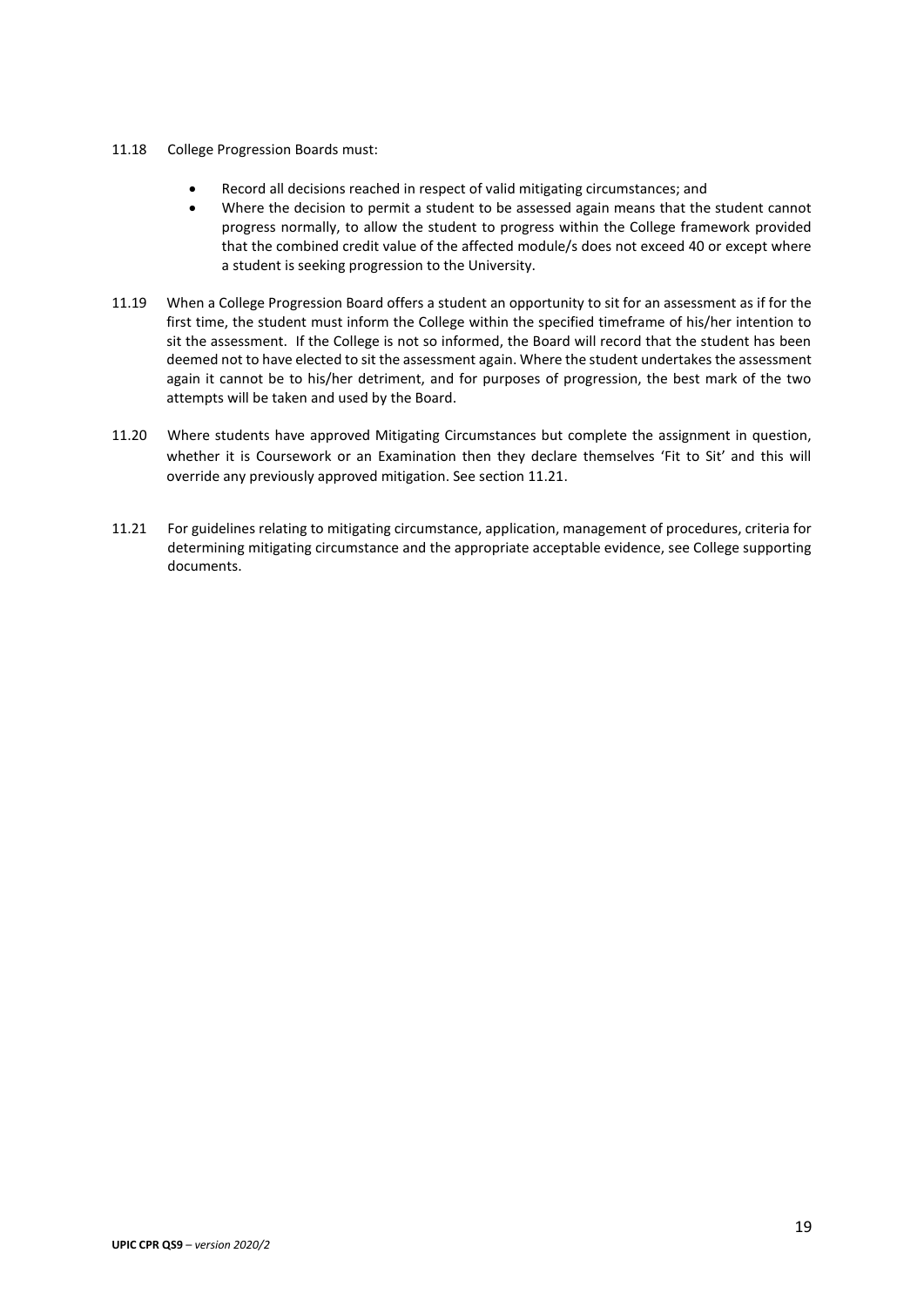## **12.0 Adjustments for Students with Disability**

- 12.1 A disabled person is legally defined as an individual who has a physical or mental impairment which has a substantial long-term adverse impact upon his/her ability to carry out 'day-to-day' activities. Within the environment of a College, 'day-to-day' activities are taken to include those normally encountered by a student accessing learning, assessment and other services offered by a College.
- 12.2 The CLTB in consultation with the University's Disability Services and the Academic Registry is responsible for ensuring that reasonable adjustments are made for such students, by way of a Student Management Plan. This Plan must include the reasonable adjustments to be made to allow the disabled student to undertake assessments without being placed at a substantial disadvantage in comparison to non-disabled students. Note that such students must undertake the same assessment task as all other students in the cohort.
- 12.3 The nature of any **reasonable adjustment** must be determined by the specific needs of an individual student and may include the provision of:
	- extra time
	- a rest break
	- assessment in a separate room or in an approved off-campus site
	- alternative formats
	- a reader, scribe or amanuensis
	- word processing packages and/or assistive technology
- 12.4 When deciding upon the nature of the reasonable adjustment for assessment purposes, academic rigour and parity must be maintained. To assure this process, all adjustments must be approved by the Academic Registry and the University's Disability Services.
- 12.5 It is the responsibility of the student to notify the College of his/her condition in a timely manner and to allow any reasonable adjustments to be considered and, where approved, made prior to the assessment event. All such notification must be supported by professionally documented medical or other evidence.
- 12.6 The exact nature of approved reasonable adjustments should be communicated and confirmed with the student via an outline schedule and plan in person and delivered by hand. Where this is not possible it should be posted to the latest local address notified to the College. This information should then be confirmed by courier to their home country address notified to the College, five working days prior to the assessment event.
- 12.7 Details of any changes to planned reasonable adjustment must be appended to the Student Management Plan, the Student File (Navigate note and hardcopy in full), the minutes of the CLTB, the Academic Registry, and where appropriate to the University Disability Services.
- 12.8 If the notification by a student of a condition for consideration of a reasonable adjustment is delayed in that the College is unable to implement the adjustment in time, then where possible the student shall undertake the assessment in the same way as the other students and use the mitigating circumstances procedures to bring the matter to the College Progression Board.
- 12.9 Where the CLTB is satisfied that any delay in production of evidence is due to justifiable circumstances, then the adjustments may be made to the assessment as if the evidence was made available in time. In such cases, evidence will still have to be produced and failure to do so may result in the initiation of formal disciplinary procedures.
- 12.10 Reasonable adjustments do not include extensions to submission dates for coursework unless such extension is considered as part of an agreed structural adjustment to a normal stage of study as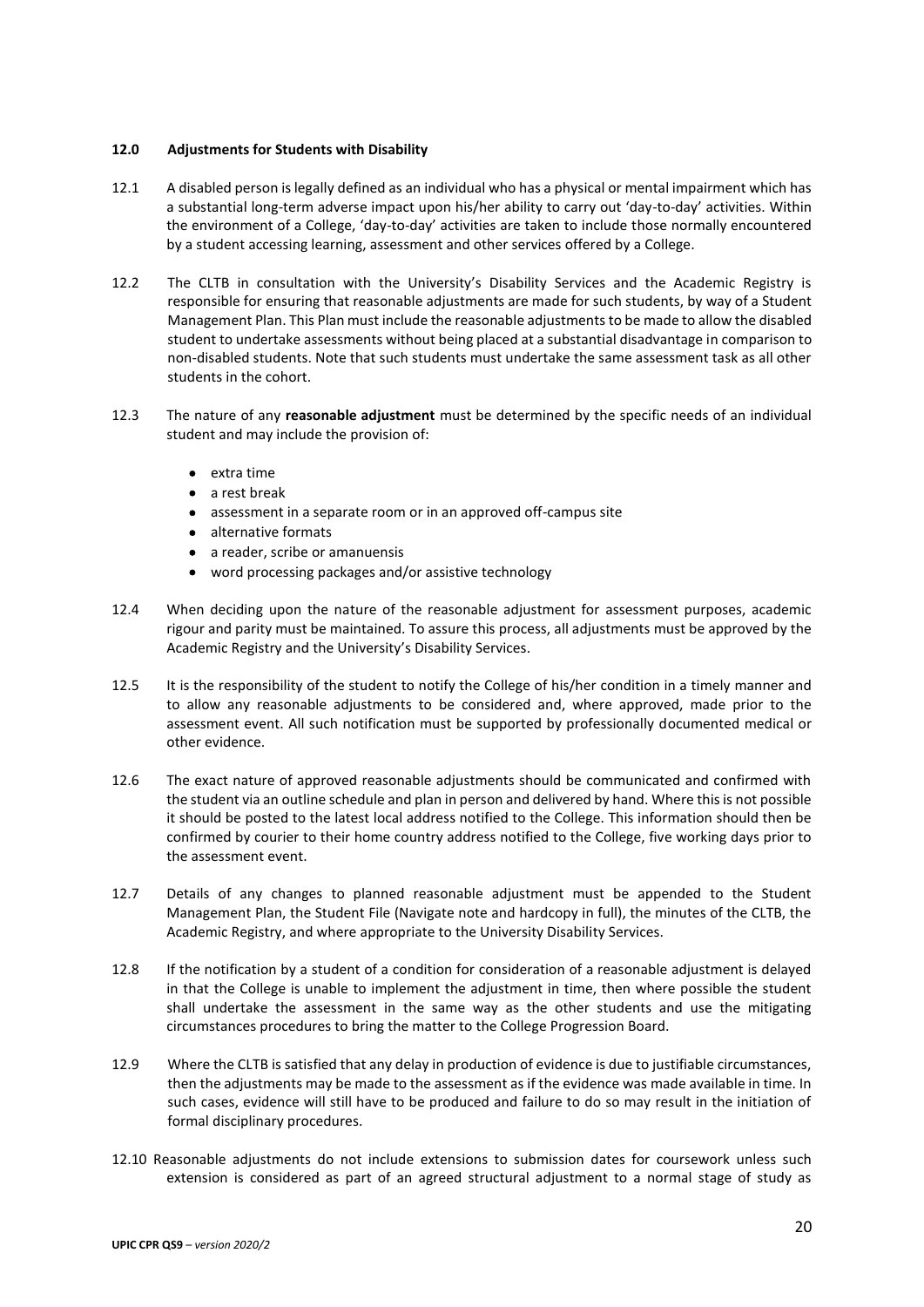determined in the Student Management Plan. Where there is an unforseen worsening of a student's condition, and he/she is unable to meet a submission date for coursework, then mitigating/extenuating circumstances procedures should be used.

- 12.11 Reasonable adjustment does not normally include any allowances at the marking stage for poor structure, expression, spelling, syntax or handwriting.
- 12.12 The use of word processing packages under examination conditions, where approved, does not extend to the use of a student's own computer.
- 12.13 The CLTB may consider that reasonable adjustments to assessments to avoid placing a student at a substantial disadvantage cannot be made. In such cases the Board shall consult with the Academic Registry and University Disability Services.
- 12.14 Where a student produces written documentation of an evaluation by a chartered educational psychologist, or appropriately qualified professional, which confirms dyslexia or any non-specific reading or writing dysfunction then the CLTB will ensure that reasonable adjustments in timed assessments are made as guided by the University's Disability services.
- 12.15 Where the approved reasonable adjustment includes the appointment of a scribe or amanuensis, the following procedures should apply:
	- a) Practice sessions should be arranged prior to the assessment so that the student and scribe/amanuensis can familiarise themselves with the process and ascertain that the latter can readily understand the student.
	- b) The scribe/amanuensis should be familiar with the vocabulary associated with the module and be able to write or type dictated answers correctly.
	- c) The scribe/amanuensis may not be a member of College staff, an instructor to the student, another student of the College, or anyone who has acted as a scribe/amanuensis for the student during their normal studies.

#### **13.0 Cheating**

13.1 The Student Handbook must include a section on cheating, plagiarism and other academic misconduct/offences.

### 12.2 **Plagiarism:**

- 12.3 College guidelines define plagiarism as representing, whether intentionally or otherwise, another person's work or idea as being one's own or without clear acknowledgement. It includes:
	- a) Importing phrases from another person's work without using quotation marks and identifying the source.
	- b) Making a copy of all or part of another person's work and presenting it as one's own.
	- c) Making extensive use of another person's work, either by summarising or paraphrasing any form of work by merely changing a few words or altering the order in which the material is presented.
	- d) The use of the ideas of another person without acknowledgement of the source, or the presentation of work which substantially comprises the ideas of another person and which represents these as being the ideas of the students or staff member.
	- e) Another person's work is any written documentation, original ideas and concepts, research, strategies, arts, graphics, computer programmes, music or other creative expression.
- 13.4 Plagiarism in any assessed work is an assessment offence and students involved will be subject to disciplinary procedures.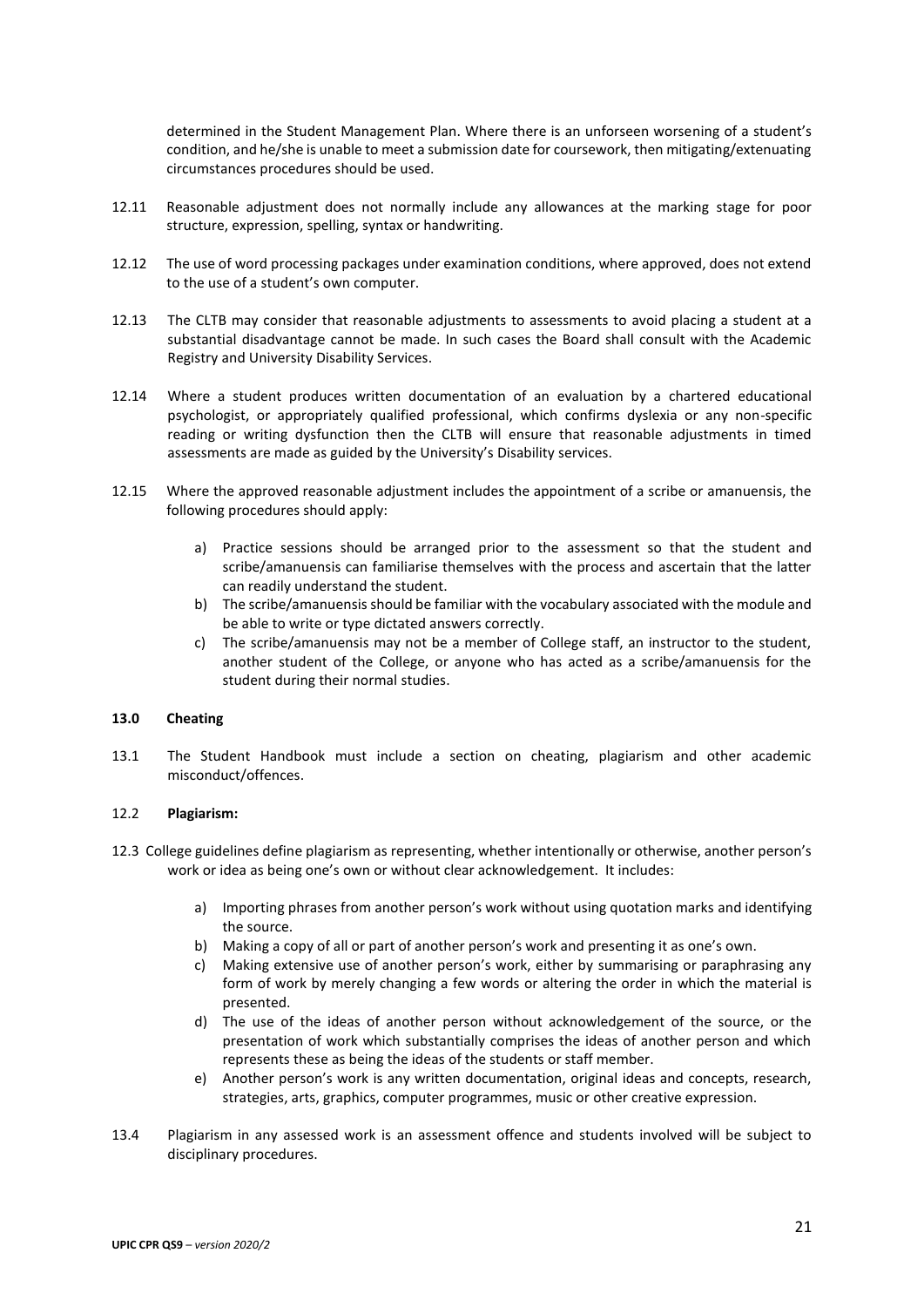13.5 For reasons of parity, each College will consider the directives of its Partner University's policy on plagiarism and also the use of electronic plagiarism detection methods. Enrolled students must consent to copies of their work being submitted to any plagiarism detection service employed by a College, or Partner University. Where a student is not the rights holder of his or her work, it is the student's responsibility to notify the College.

## 13.6 **Collusion:**

- 13.7 Navitas defines collusion as working together to produce assessed work in circumstances where this is forbidden. It includes:
	- a) The representation of work by an individual when the work had in actuality been undertaken along with one or more persons; and
	- b) Taking credit for individual merit of a work when all or part thereof was constructed by another person.
- 13.8 It is important that, unless group work is identified, all assessments are carried out and presented by the individual. Colleges recognise that students will confer during the process of researching a given assessment, however sharing of information and strategies does not extend to the structure, content and specifics of an assignment/examination. Students found with similar answers will be investigated and subject to disciplinary action as required.
- 13.9 Students should be aware of the issue of collusion and safeguard their work from copying or duplicity by fellow pupils.
- 13.10 Any student/s found conferring, in any form, in a closed book examination will be disqualified and be assigned 0% for the examination.

## 13.11 **Contract Cheating:**

Contract cheating takes place when a student engages a third party to write a piece of work on their behalf and submits the work as if it is his/her own. This may consist of formative or summative work including, but not limited to, essays, reports, presentation slides, exam notes and dissertations. It may involve either a paid or unpaid commercial transaction using a company or website, or service or favour provided by a friend or family member.

- 13.12 Navitas pedagogy stresses the importance of maintaining academic integrity in all assignments. In order to develop good practices amongst students, tutors will provide a lot of information and support to students to ensure that they understand the implications of using third-party assistance in cheating. This information will be available in student handbooks and in induction sessions as well as in assignment briefs.
- 13.13 Assignments will consist of authentic learning tasks where possible and will be designed to limit opportunities to cheat. However, the responsibility to avoid engaging with contract services lies with the student
- 13.14 Any student who has been found to have engaged a contract service and attempts to submit work that has been prepared in part/entirety by a third party as their own will be subject to disciplinary procedures.

## 13.15 **Examination Malpractice:**

13.16 An invigilator who suspects a candidate of malpractice in an examination will take the answer booklet and/or associated materials and draw a *line across* the front cover/page (or record of assessment). Along the line the invigilator will state the time at which the alleged suspected malpractice took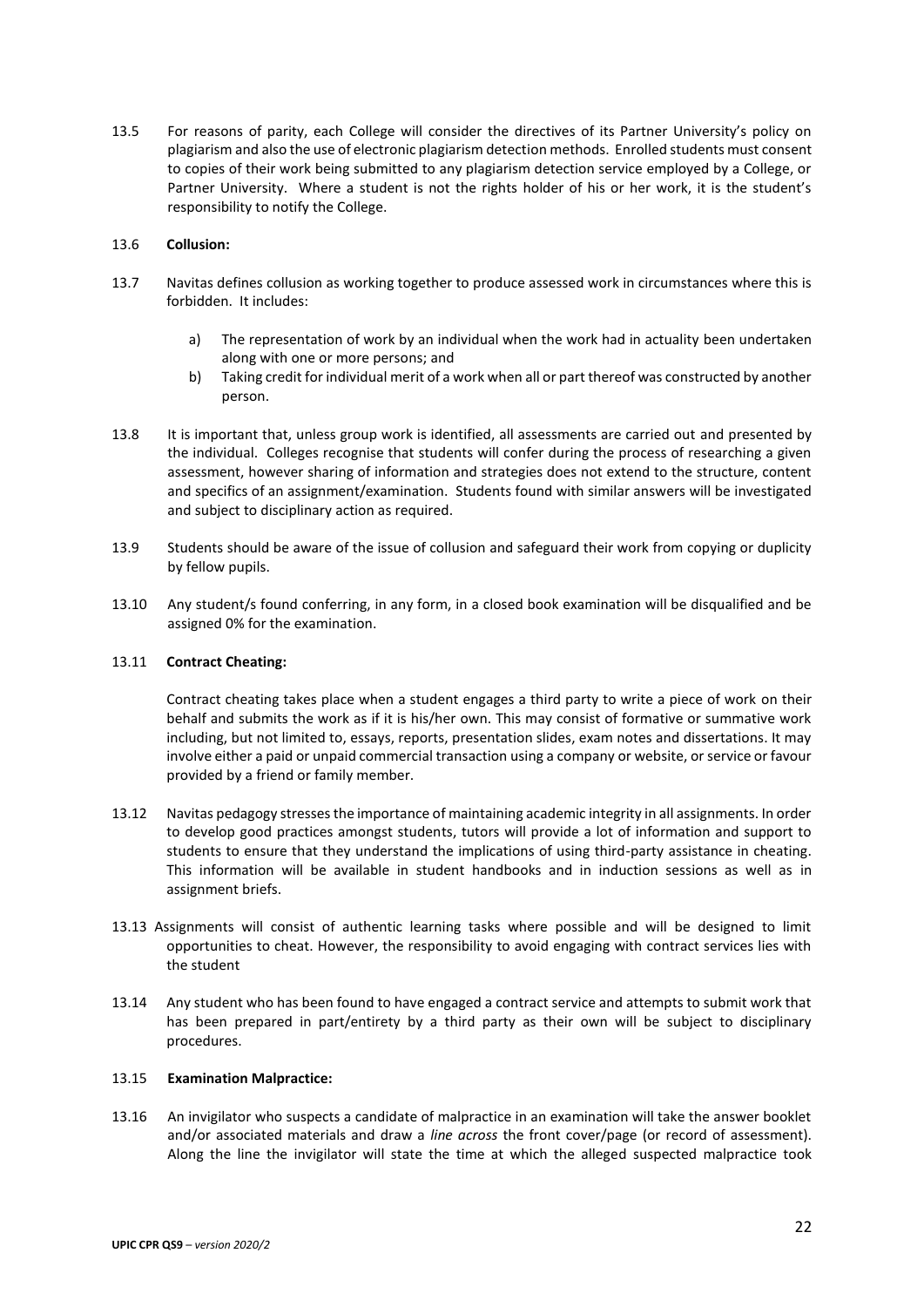place/was discovered, date, state their name in full and sign. The materials will then be removed from the candidate.

- 13.17 The candidate will then be supplied with new materials and permitted to continue the examination. The candidate is not expected to start the examination again.
- 13.18 On completion of the examination the invigilator will complete and submit a written report, (see Alleged Malpractice Form), to the College Director/Principal (CDP) along with the record of assessment removed and signed.
- 13.19 The CDP will then alert the CLTB and the candidate may continue through the examination period in the normal way pending further inquiry.

### **13.20 Procedures:**

- 13.21 All cases of alleged assessment offence must be reported to the CDP or College Senior Academic Manager who in turn will inform the CLTB and the College Module Panel.
- 13.22 The College Senior Academic Manager (or nominee) will act as the Academic Conduct Officer in all cases concerning students of the College for investigation purposes.
- 13.23 The College Senior Academic Manager will:
	- a) Notify the student in writing of the alleged offence a Letter of Allegation;
	- b) Investigate the allegation and make enquiries to establish the facts of the case seeking advice from appropriate people;
	- c) Inform the candidate in writing of the outcome of the investigation a Letter of Resolution. Any other member of College or University staff are expressly forbidden from communicating such an outcome.
- 13.24 Where the investigation of allegation/s suggests that an examination offence of cheating, plagiarism or other academic misconduct may have occurred, the student has the right to present his or her case to the CLTB either in writing to the College Senior Academic Manager (or nominee) within five working days of the date of the Letter of Resolution.
- 13.25 In a proven (see CPR QS11) case of plagiarism and/or collusion, where the offence is a first offence, a note will be made by the College Senior Academic Manager (or nominee) on the student's Academic Record (hard copy and on Navigate) and a written warning issued.
- 13.26 In all other cases the College Senior Academic Manager (or nominee) will make a report of an investigation and/or record of presentation of a student to the CLTB, and to the Chair of the relevant College Module Panel and/or College Progression Board.
- 13.27 The CLTB may, at its sole discretion, impose any of the following penalties in a proven case of plagiarism and/or collusion:
	- a) The student receives a formal written warning and the work is marked on academic merit, noting that the work may not entirely be that of the student.
	- b) The student is required to submit the same piece of work purged of all plagiarism/collusion for a mark/grade capped at the relevant pass mark/grade.
	- c) The work is marked on its academic merit, noting that the work may not entirely be that of the student, with an appropriate punitive reduction in mark applied, but capped at the relevant pass grade.
	- d) Award 0% for the assessment in which the plagiarism/collusion occurred.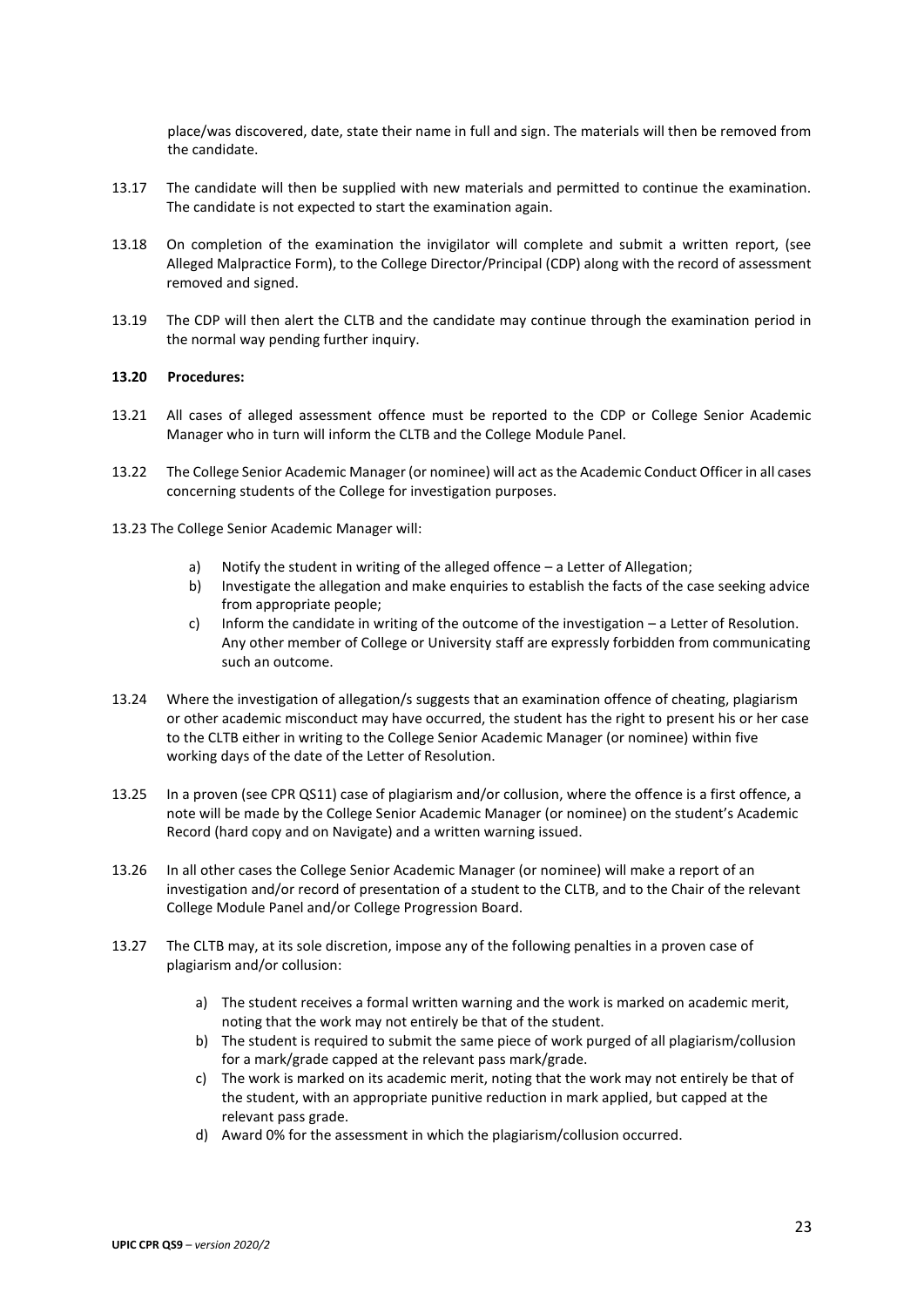- 13.28 The CLTB may, at its sole discretion, impose any of the following penalties in a proven case of other academic misconduct (excluding plagiarism and collusion):
	- a) Require the student to submit the same piece of work purged of all false data/duplication, for a mark/grade capped at the relevant pass grade.
	- b) Reduce the mark/grade to the relevant pass mark/grade.
	- c) Award 0% for the assessment in which the academic misconduct occurred, for example a proven case of cheating in an examination.
	- d) Where the offence is due to use of a Ghost Writing service or essay bank then the College reserves the right to conduct a *Viva Voce* examination to assess the students' knowledge of the written work before any penalties are decided upon. The student will be informed in writing regarding the outcome of the investigation and about any penalties that are to be applied. The student has the right to appeal to the CLTB.
- 13.29 In determining the appropriate penalty to be imposed (paras. 11.4.7 and 11.4.8), the CLTB will interview the student formally at which time the latter has the right to be accompanied by a nominated person.

13.30 The Chair of the CLTB will:

- a) Notify the student in writing of the action taken by the CLTB, and of his/her right to Appeal, see CPR10.
- b) Make a full report of the action taken by the CLTB to the College Progression Board.

### *14 Viva Voce* **Examinations**

- 14.1 Viva Voce examinations may be used in exceptional circumstances, including to aid decisions on the reassessment of candidates with valid mitigating circumstance or in cases of suspected plagiarism.
- 14.2 In the rare instance that a viva voce examination is used, the Senior Manager of Academic and Support Services or nominee must be present along with a nominated examiner (normally a subject specialist or nominated moderator where an issue of unfair practice is under review; or the appropriate tutor for all other situations). All outcomes and marking rationales must be reported to the following College Module Panel and the Learning and Teaching Board.

#### **15.0 Policy Review**

This statement will be reviewed annually Navitas UPE Academic Board, unless there are internal or legislative changes that necessitate earlier review.

This policy was last reviewed on February 12 2020 by the Navitas UPE Academic Board